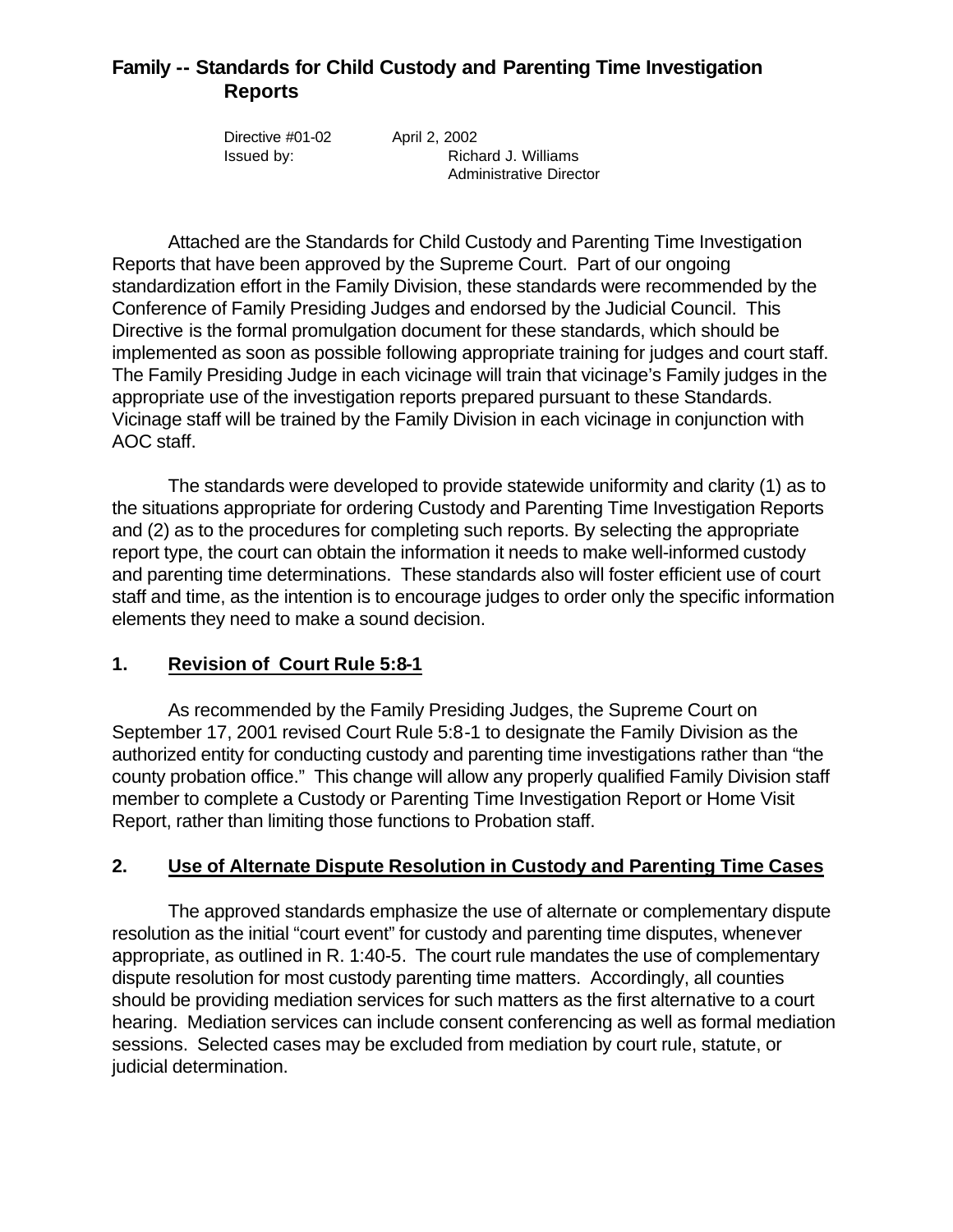## **3. Choosing the Appropriate Report Type**

The standards provide the court with guidance in terms of matching the type of report ordered to the precise information needed by the court to make its determination. Before requesting any new report, however, the court should first consider any existing report that may already have been prepared by outside agencies such as DYFS, including psychological, psychiatric, and home investigation reports, if those existing reports can provide the court with the needed information and thus avoid unnecessary duplication of effort.

The standards categorize the types of reports that should be requested based on the needs of the particular case (see page 3 of the standards). With regard to psychological, psychiatric or mental health evaluations, the standards provide that "[j]udges should order such reports only after mediation has failed and only if there is a clear indication that there are psychological or psychiatric issues that point to the necessity for such evaluations. An exception would be when a judge determines that mediation should not be conducted before such an evaluation is completed." The standards also clarify the requisite qualifications for those conducting the visits, investigations or evaluation reports ordered by the court.

## **4. Confidentiality of Reports**

Child Custody and Parenting Time Investigation Reports generated by Family Division staff are not confidential. Any and all parts of the report must be shared with all parties who are subjects of the report. All parties should receive a copy of any report, but at the Judge's discretion subject to a protective order to help ensure the report's confidentiality. The contents of the report and its preparer are subject to challenges and cross examination pursuant to current procedures, rules and case law.

## **5. Form of Order**

The standards include a form of order that judges should use to order the specific type of Child Custody or Parenting Time Investigation Report needed in a particular case.

Any questions regarding these operational standards may be directed to the Administrative Office of the Courts, Family Practice Division, at (609) 984-4228.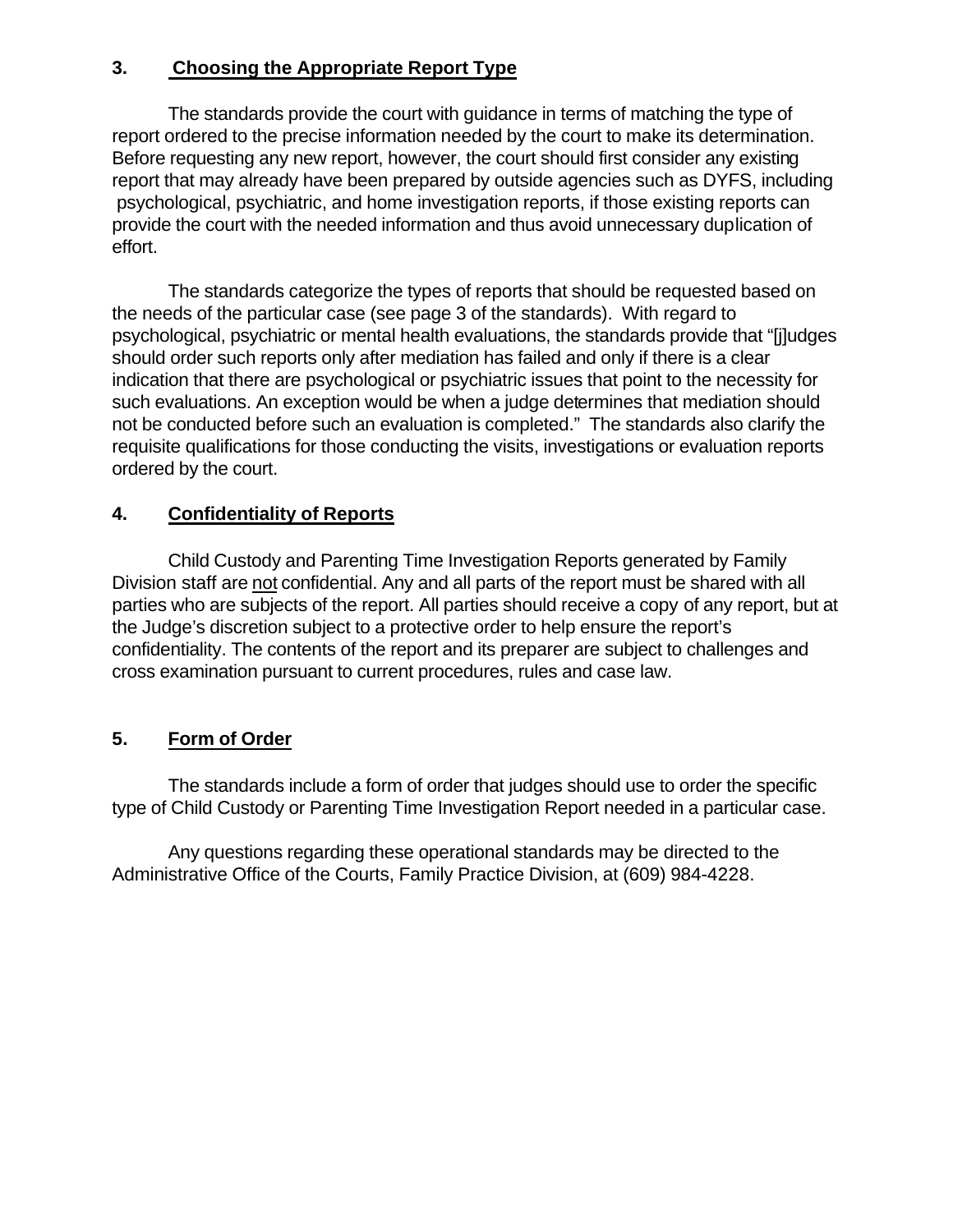## **CHILD CUSTODY AND PARENTING TIME INVESTIGATION REPORTS**

#### **Rule 5:8-1**

The language in the Court Rule should be changed to authorize any qualified Family Division Staff to complete custody and parenting time investigation reports and that the designation of the county probation office be changed to the Family Division. This is consistent with the modification to court rules pertaining to Criminal Division and the conducting of the pre-sentence Investigations. The revised court rule would read:

#### *5:8-1: Investigation Before Award*

*In family actions where the court finds that the custody of children is a genuine and substantial issue the court shall refer the case to mediation in accordance with the provision of R.1:40-5. If the mediation is not successful in resolving custody issues, the court may, before final judgment or order, require an investigation to be made by the [county probation office] Family Division of the character and fitness of the parties, the economic condition of the family and the financial ability of the party to pay alimony or support or both. In other family actions the court may, if the public interest so requires, order such an investigation. The court may continue any family action for the purpose of such investigation, but shall not withhold the granting of any temporary relief by way of alimony or support or both under R. 5:7-2 where the circumstances require. Such investigation of the parties shall be conducted by the [probation office] Family Division of the county of venue, notwithstanding that one of the parties may live in another county, and the [probation office] Family Division shall file its report with the court no later than 45 days after its receipt of the judgment or order requiring the investigation, unless the court otherwise provides. Such investigation of the parties shall be conducted by the [probation office ] county of the home state of the child, notwithstanding that one of the parties may live in another country or state.*

The court rule clearly supports alternate dispute resolution initiatives for custody/parenting time matters (excluding domestic violence). All counties should be providing mediation services as the first alternative to a court hearing. Mediation services can include consent conferencing as well as formal mediation sessions. When mediation fails, the court should be notified and made aware of any outstanding issues which requires judicial intervention (i.e., court ordered testing and evaluation of any kind). At this time the court determines the type of evaluation the case requires.

This revised rule authorizes Family Division staff to conduct custody investigations at the discretion of the court. Such investigations should provide information to the court to foster informed decisions regarding custody and shared parenting time between minor children and their parents when disputes arise. Requests for custody/parenting time investigations should be specific in nature and tailored to the immediate information needs of the court. Such requests should also be mindful of the qualifications of the personnel who will be completing the report. When the court requires assessments or investigations that address the psychological, psychiatric, or parental functioning capabilities of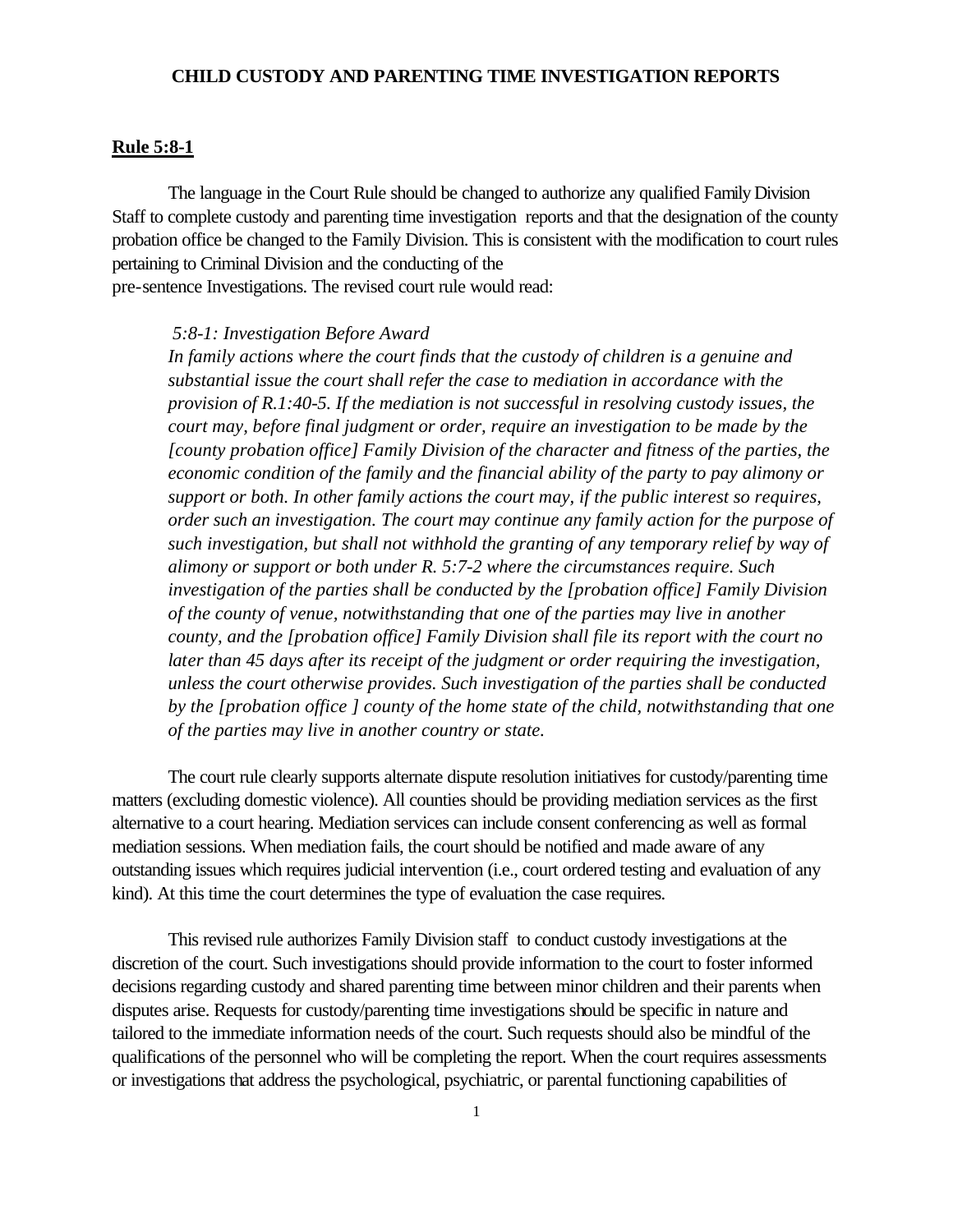parents, these assessments or investigations should be conducted only by qualified mental health professionals.

First and foremost, the safety of the child is the first consideration of the court. When the court becomes aware that DYFS is currently involved with the family, or recently closed a case (within the previous six months), the judge should be notified so that the required steps to include DYFS in the assessment of the family can be taken. When this occurs, the court makes efficient use of court staff and available resources by not duplicating DYFS efforts. DYFS has the ability to refer parties to any necessary mental health professionals and the court can order DYFS to submit any historical or current information that may assist the court in making a determination.

 Custody/parenting time investigations can provide valuable ancillary information to the court for cases where the safety of the child is not in question, but conflicting information from the parties make it difficult to make a determination in the best interest of the child regarding custody/shared parenting time.

## **Custody/Shared Parenting Time Investigation Standards:**

These standards are designed to further categorize the case processing of custody/parenting time disputes that come to the attention of the court and to add specificity to reports ordered from the bench. Statewide uniform practice centers around Court Rule 5:8-1 which requires the court to refer cases to mediation. Therefore all cases involving custody/parenting time disputes, except those excluded by statute (i.e., domestic violence cases) or policy, should be referred to mediation, in its various forms (i.e., consent conference/structured mediation) prior to being scheduled before a judge unless the court determines otherwise. Providing parties with an opportunity to participate in an alternate dispute resolution session allows parties to resolve their dispute through agreement and efficiently uses court time.

 If this initial attempt at resolving the dispute fails, the Consent Conference Facilitator or Mediator should inform the court that the parties could not resolve the matter and may provide the court with a list of the remaining outstanding issues as stated by the parties. The court can then determine to continue mediation or decide another course of action for the case. If the court determines that the case needs an evaluation, it should designate what evaluation type is appropriate for the case.

These reports are intended to provide the court with information concerning the statutory factors the court must consider in custody decisions affecting minor children, N.J.S.A. 9:2-4c, namely:

- \$ The parties= ability to agree, communicate and cooperate in matters relating to children.
- \$ The parties= willingness to accept custody.
- \$ Any history of unwillingness to allow visitation not based upon substantiated abuse.
- \$ The interaction and relationship of the child(ren) with the parties and siblings.
- \$ The history of domestic violence, if any.<br>\$ The safety of the child(ren).
- The safety of the child(ren).
- \$ The safety of either party from physical abuse by the other.
- \$ The preference of the child(ren) when of sufficient age and capacity to reason and form an intelligent decision.
- \$ The needs of the child.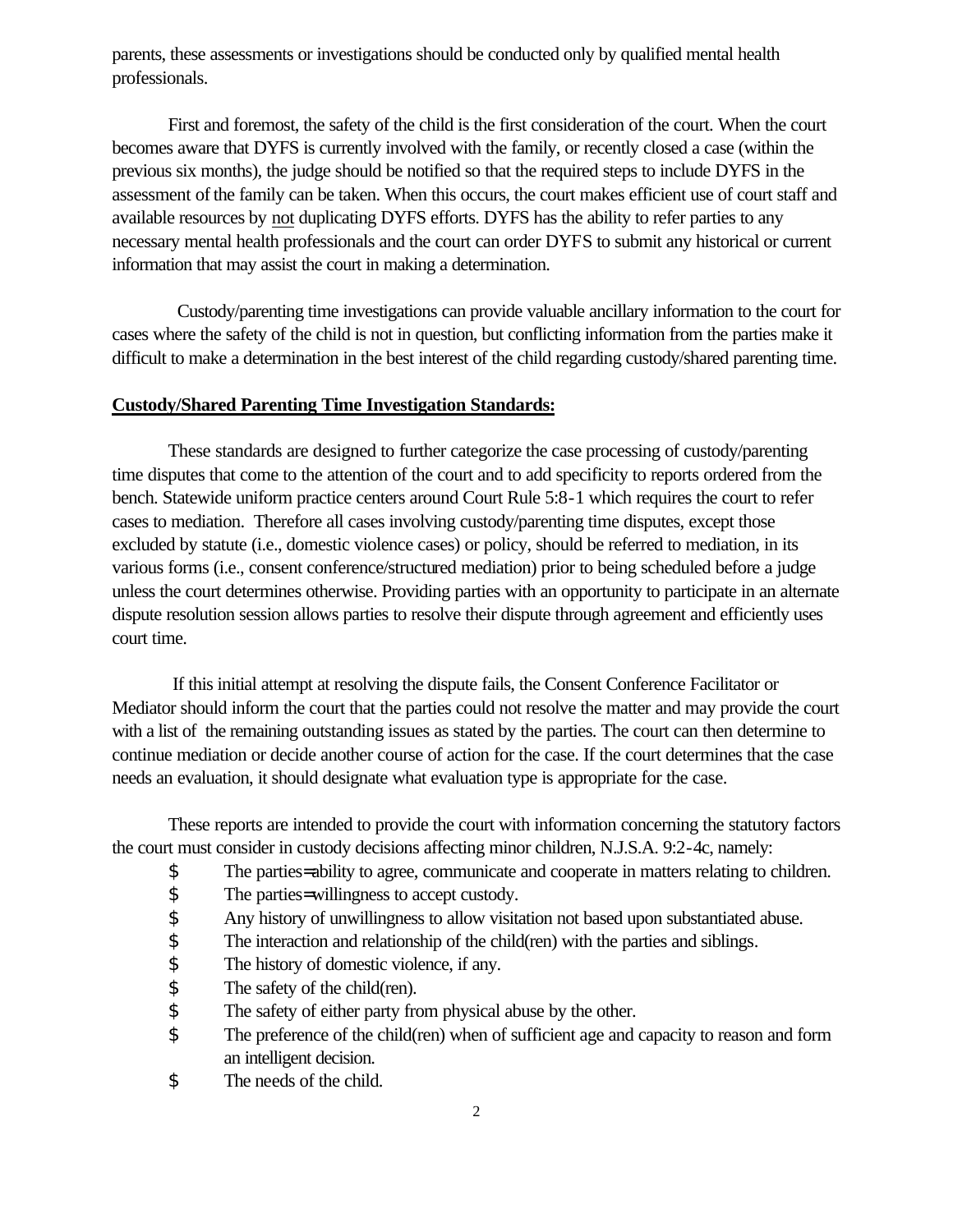- \$ The stability of the home environment offered.
- $\$\$  The quality and continuity of the child(ren)=s education.
- \$ The fitness of the parties.<br>\$ The geographic proximity
- The geographic proximity of the parties= homes.
- \$ The extent and quality of the time spent with the child(ren) prior to or subsequent to the separation.
- \$ The parties= employment responsibilities.
- \$ The age and number of children.

## **Types of Reports:**

- **Type 1 Home Inspection Report** This is a very specific observation driven and information gathering report limited to shared parenting time issues and questions the court needs answered. This can be a stand alone report or ordered in conjunction with other reports as the court deems necessary.
- **Type 2 Social Investigation Report** -This report is reserved for cases with no recent history of DYFS involvement. A social investigation is an intensive information gathering process. The report should be based on observations and collateral contacts for verification of information regarding the social situation of both parties seeking custody. The information provided should assist the court in determining the long term best interest of the child(ren) in question. Conclusive evaluative judgments or recommendations pertaining to the psychological or emotional status and the parental functioning of the parties are to be made only by those licensed or certified professionals qualified to make such mental health judgments and recommendations (See Type 3). This may also be a stand-alone report if physical location has not been raised as a issue by the parties or the court.
- **Type 3 Psychological, Psychiatric, or Parental Functioning Assessments, or Mental Health Evaluations** -These reports are ordered by the court when the court determines that such information is necessary to make a custody/shared parenting time determination. Only licensed or certified mental health professionals should conduct such assessments which should include definitive recommendations regarding the mental, emotional, or parental functioning status of the parties involved.

Judges should order such reports only after mediation has failed and only if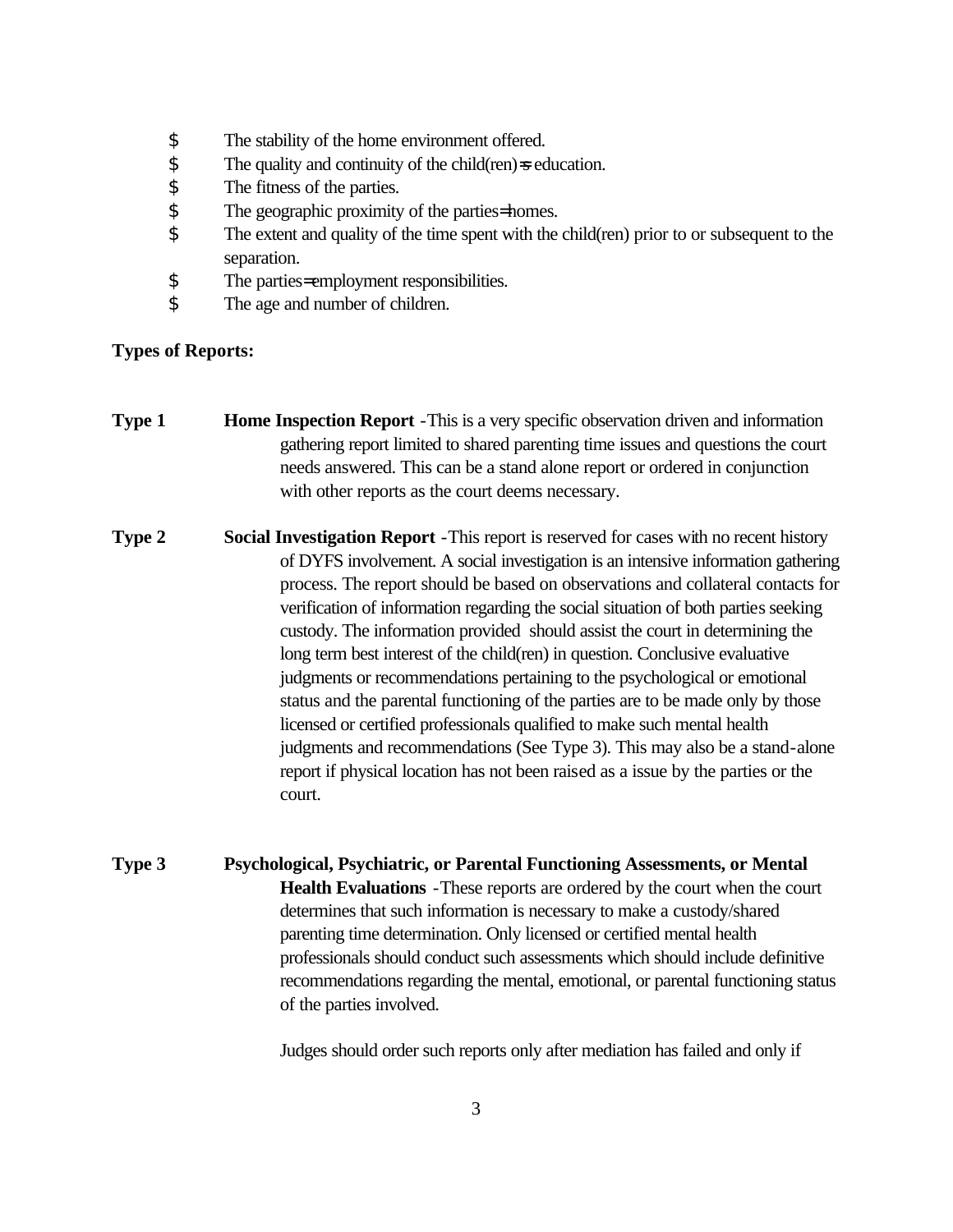there is a clear indication that there are psychological or psychiatric issues that point to the necessity for such evaluations. An exception would be when a judge determines that mediation should not be conducted before such an evaluation is completed.

## **Report Type Considerations/Options**

### **DYFS Involved Cases**

Any case that has been involved with DYFS during the last six months should not be immediately referred for a new custody/parenting time Social Investigation. To avoid duplication of effort, the court should review the available DYFS records and contact DYFS staff if additional information is required and order their records for review. DYFS collects extensive information on families and has the available resources that cannot be duplicated without the court, or the parties, absorbing the cost of such services.

### **Type 1 Home Inspection for Parenting Time**

This type of report should be ordered when the court needs a factual description of the home where the child will be visiting. This report should be limited to criminal record checks for both parties; a description of the home based on observations during a home visit by the Family Division staff, including child-appropriate safety precautions (e.g., smoke alarms, child safety locks, window guards, stair gates, etc.); number of household occupants and relationship to child; animals present (if there is a health issue for the child); sleeping quarters for the child; and child care and transportation arrangements (if applicable). Recommendations if any, should be limited to observations and answering the specific questions the court has requested. This report can be a stand-alone report if physical location is the only issued that needs to be addressed in the case.

#### **Type 2 Social Investigation for Custody Determination**

This type of report is appropriate when conflicting information regarding which parent can serve the long term best interest of the child is presented before the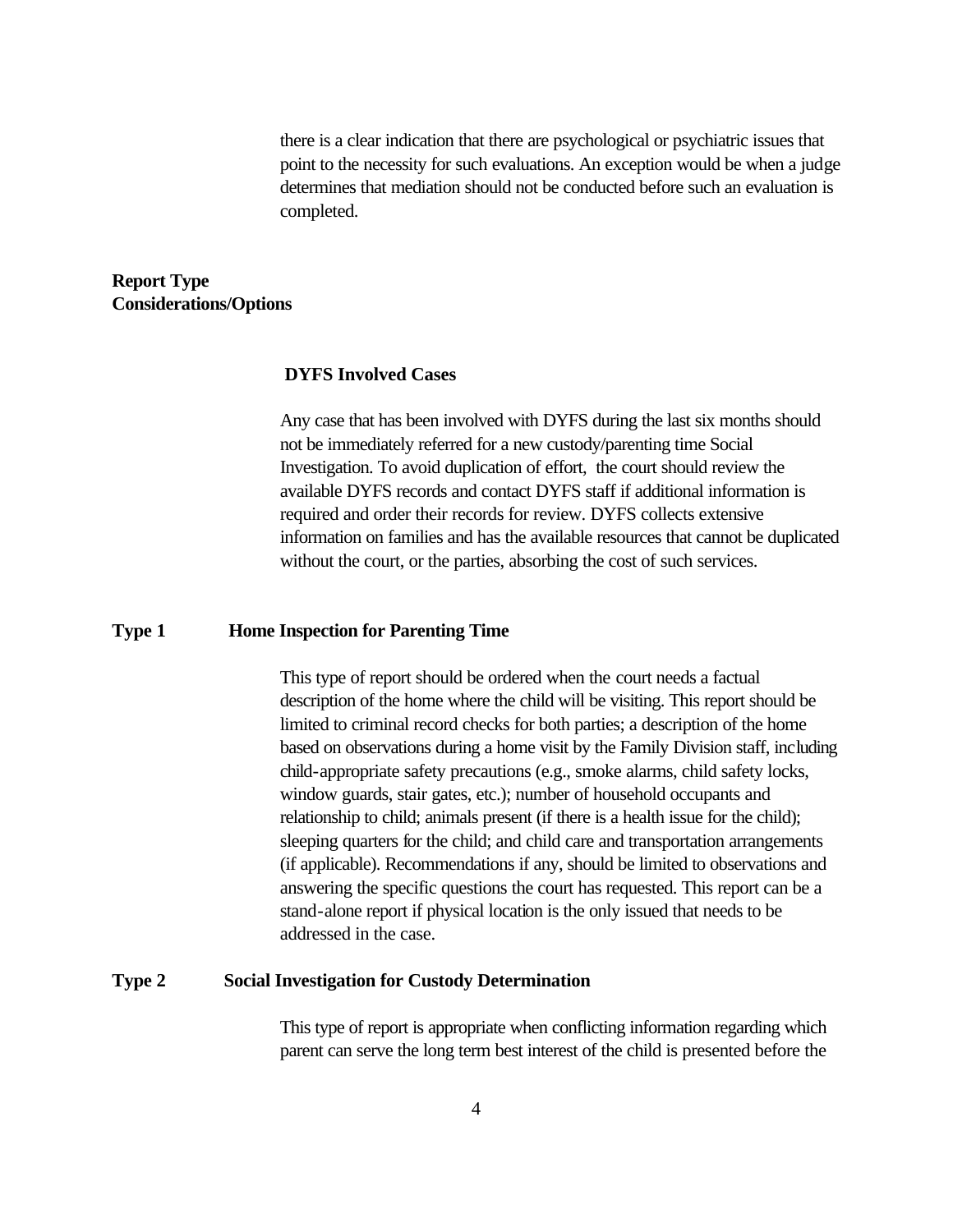court but the psychological fitness of both parties is not in question. This report should include criminal record checks for both parties; previous court involvement; summary of background statements given by plaintiff/defendants; time availability and financial status of both parties; collateral contacts from school (i.e., child study team, guidance counselor, attendance records, school report card, teacher); pediatrician=s report; counseling reports of child, if appropriate & available; child care arrangements available to both parties; neighborhood safety issues; recreational outlets for children (appropriate toys or plans offered by both parties); home inspection to include all aspects of safety and space as stated in the visitation report; results of any drug and alcohol screening reports ordered by the court and a fact based interview with a child or children (6 years or over) about daily activities, types of activities shared with parents, and sibling relationships, should be routinely included in the report. If, during the course of the investigation, the interviewer concludes that the court may benefit from an interview with the child, that should be stated in the report with a suggested list of special areas of inquiry for the judge to explore during the judge=s interview.

Note: At the discretion of the court, a home inspection report may be waived as part of the social investigation if the issue of physical location has not been raised by the parties, or the court determines it is not an issue in the case.

## **Type 3 Psychological Reports, Psychiatric Assessments or, Parental Functioning Assessment Reports**

Such reports should be ordered when the court determines that a social investigation will not provide the information needed to make a custody or parenting time decision. These mental health determinations should be made only by licensed practitioners.

Judges should order such reports only after mediation has failed and only if there is a clear indication that there are psychological or psychiatric issues that point to the necessity for such evaluations. An exception would be when a judge determines that mediation should not be conducted before such an evaluation is completed.

## **Form Order**

The conference of Family Presiding Judges has developed a form order (attached) that lists the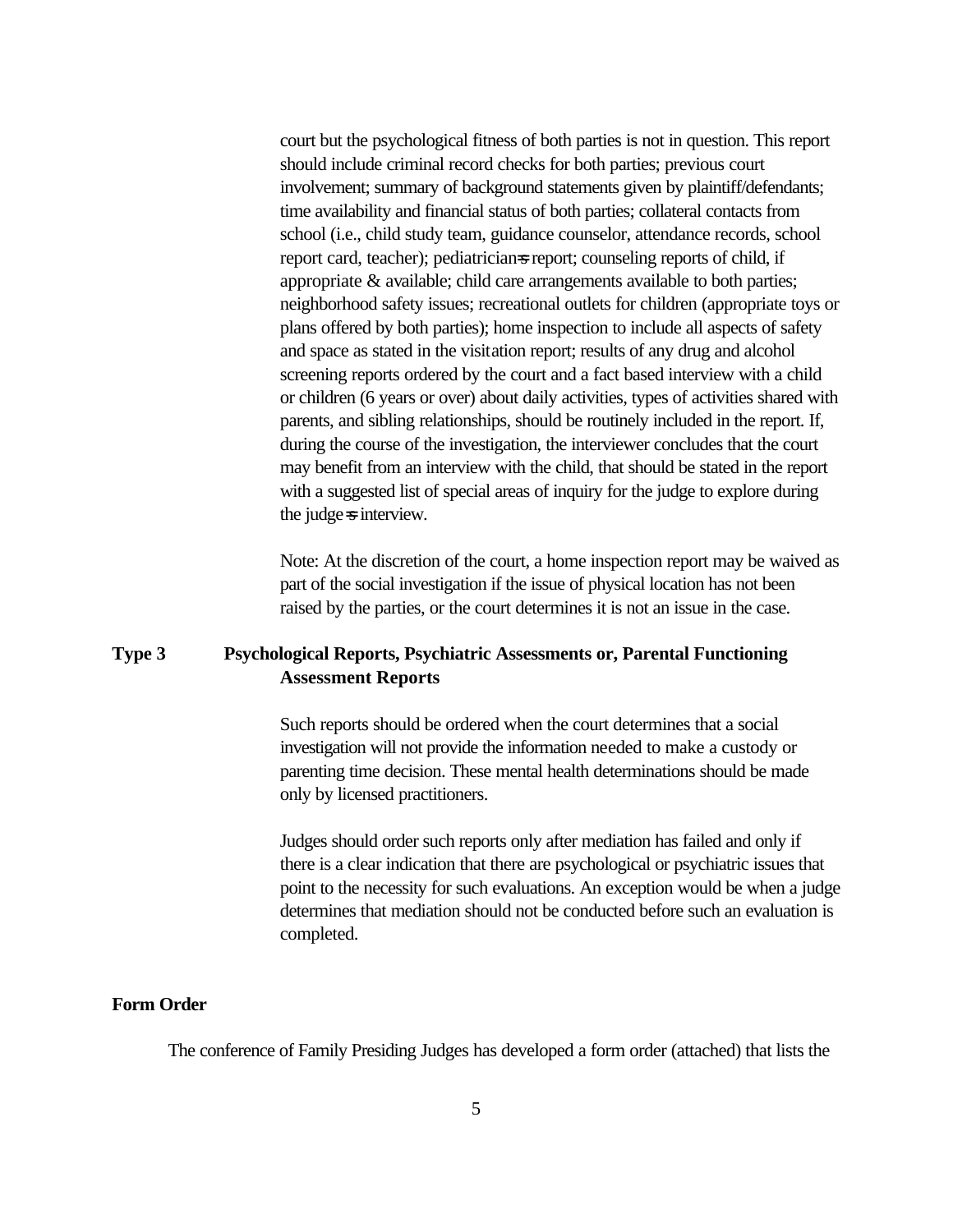three types of investigations that can be conducted, allowing the judge to order the appropriate type of investigation. In addition, training will be provided to judges and staff at appropriate training programs to better inform judges and staff about the three types of investigation reports.

## **Confidentiality of Reports**

Child Custody and Parenting Time Investigation Reports generated by Family Division staff are not confidential. Any and all parts of the report must be shared with all parties who are subjects of the report. All parties should receive a copy of any report, but at the Judge=s discretion subject to a protective order to help ensure the report=s confidentiality. The contents of the report and its preparer are subject to challenges and cross examination pursuant to current procedures, rules and case law.

This provision does not in any way affect the distribution of privately purchased custody evaluations. Those reports are the property of the purchaser of the service and are subject to the prescribed rules of discovery and related evidentiary rules of court.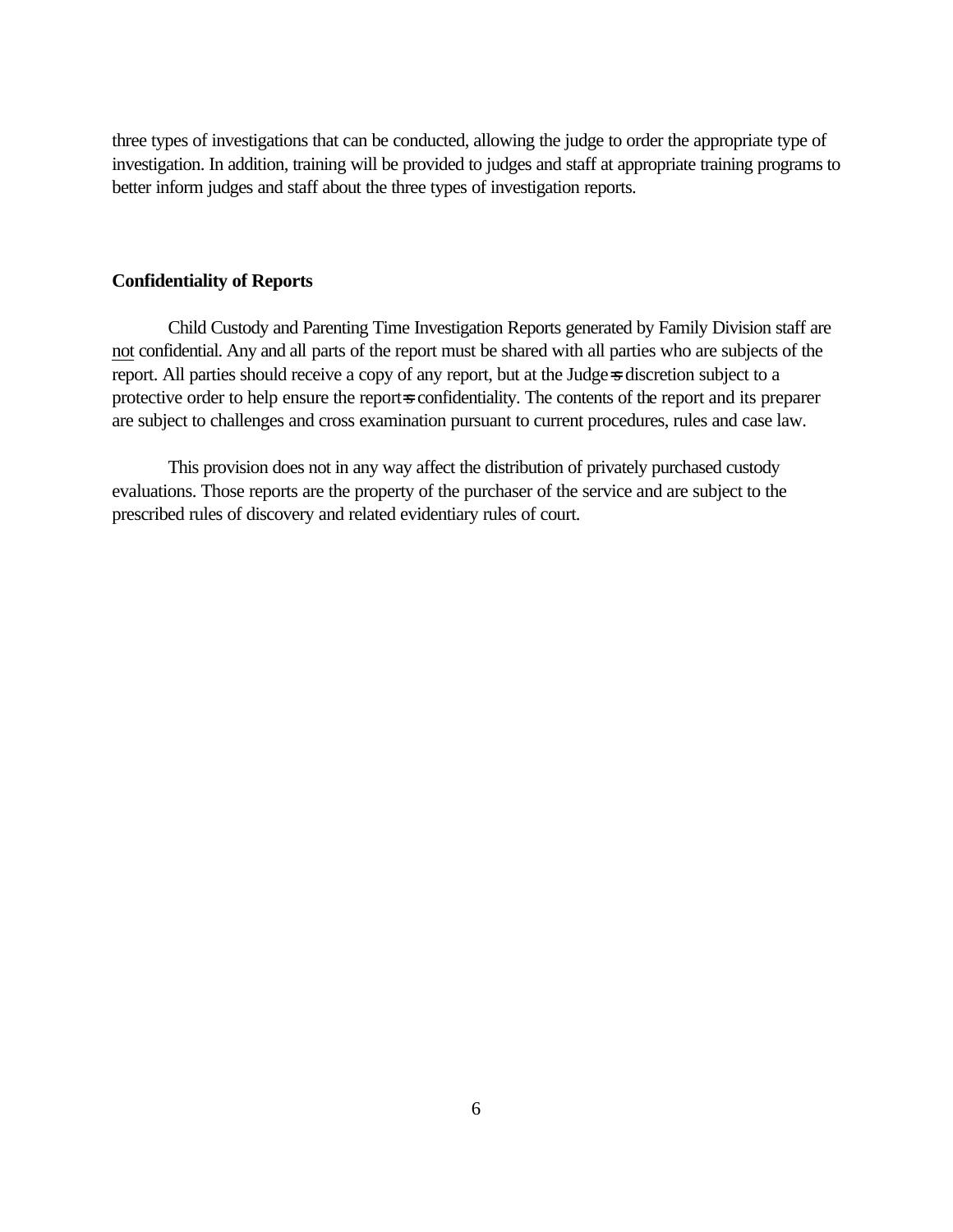## **ATTACHMENTS TO DIRECTIVE # 01-02**

- **Reference Guide**  $1.$
- $2.$
- $3.$
- Custody/Parenting Time Investigation Order<br>Home Inspection Report<br>Custody/Parenting Time Social Investigation Report<br>School Release Form 4.
- 5.
- **Medical Release Form**  $6.$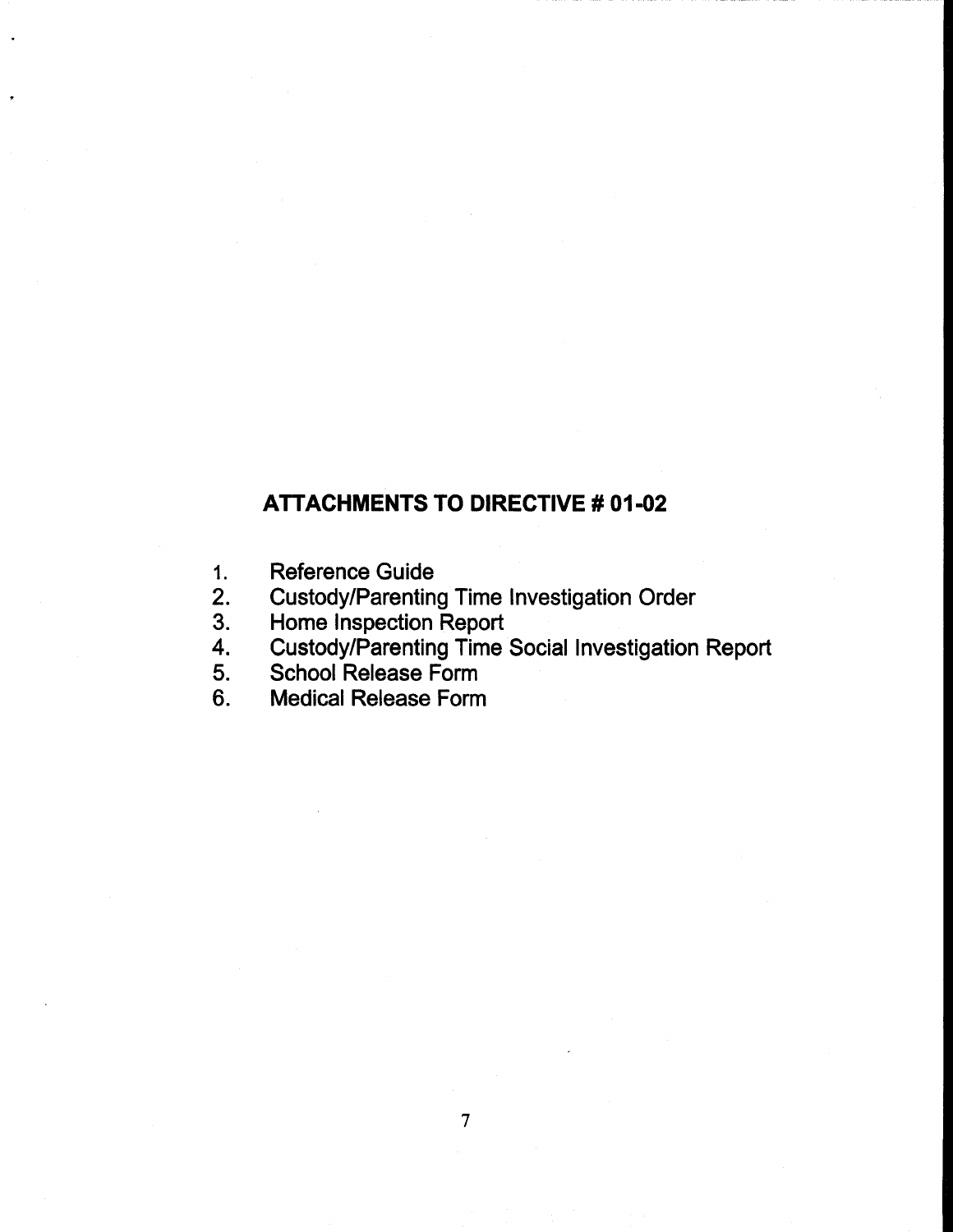# **Attachment 1: Reference Guide**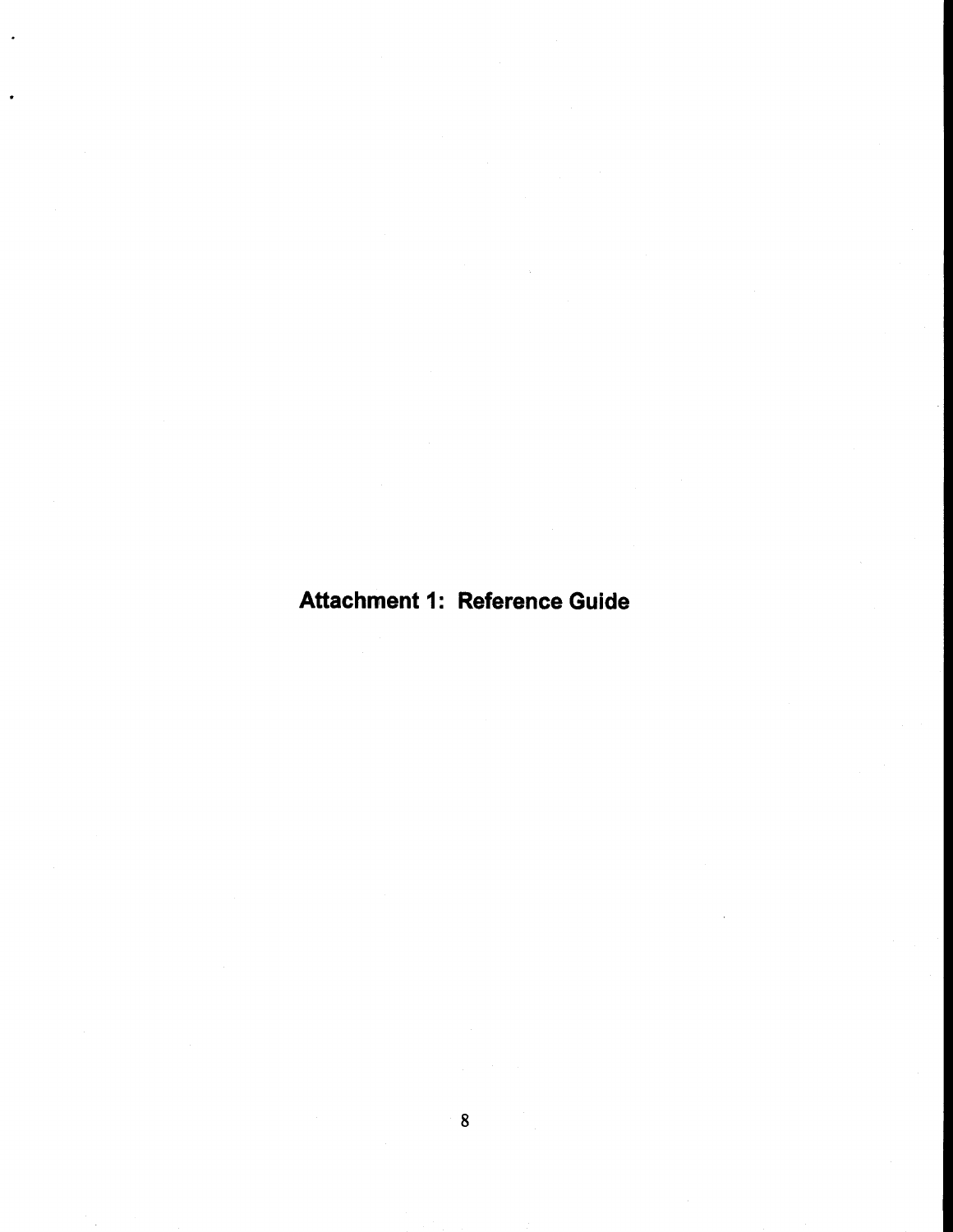| This type of report should be ordered when the court needs a factual<br>description of the home where the child will be visiting. This report<br>description of the home based on observations during a home visit<br>shall be 'limited to criminal record checks for both parties;<br>Home Inspection for Shared Parenting Time<br><b>Can be a stand alone report.</b><br>by Family Division Staff.<br>Home Inspection Report -This is a very                                                                                                                                                                                                                                                                                                                                                         |
|--------------------------------------------------------------------------------------------------------------------------------------------------------------------------------------------------------------------------------------------------------------------------------------------------------------------------------------------------------------------------------------------------------------------------------------------------------------------------------------------------------------------------------------------------------------------------------------------------------------------------------------------------------------------------------------------------------------------------------------------------------------------------------------------------------|
| criminal record checks for both parties; previous court involvement;<br>attendance records, school report card, teacher); Pediatrician report;<br>counseling reports of child, (if appropriate & available); child care<br>regarding which parent can serve the long term best interest of the<br>arrangement available to both parties; neighborhood safety issues;<br>summary of background statements given by plaintiff/defendants;<br>contacts from school (i.e., child study team, guidance counselor,<br>time availability and financial status of both parties; collateral<br>child is presented before the court. This report should include<br>These reports are appropriate when conflicting information<br>Social Investigation/Best Interest Report<br>recreational outlets for children. |

 $\bullet$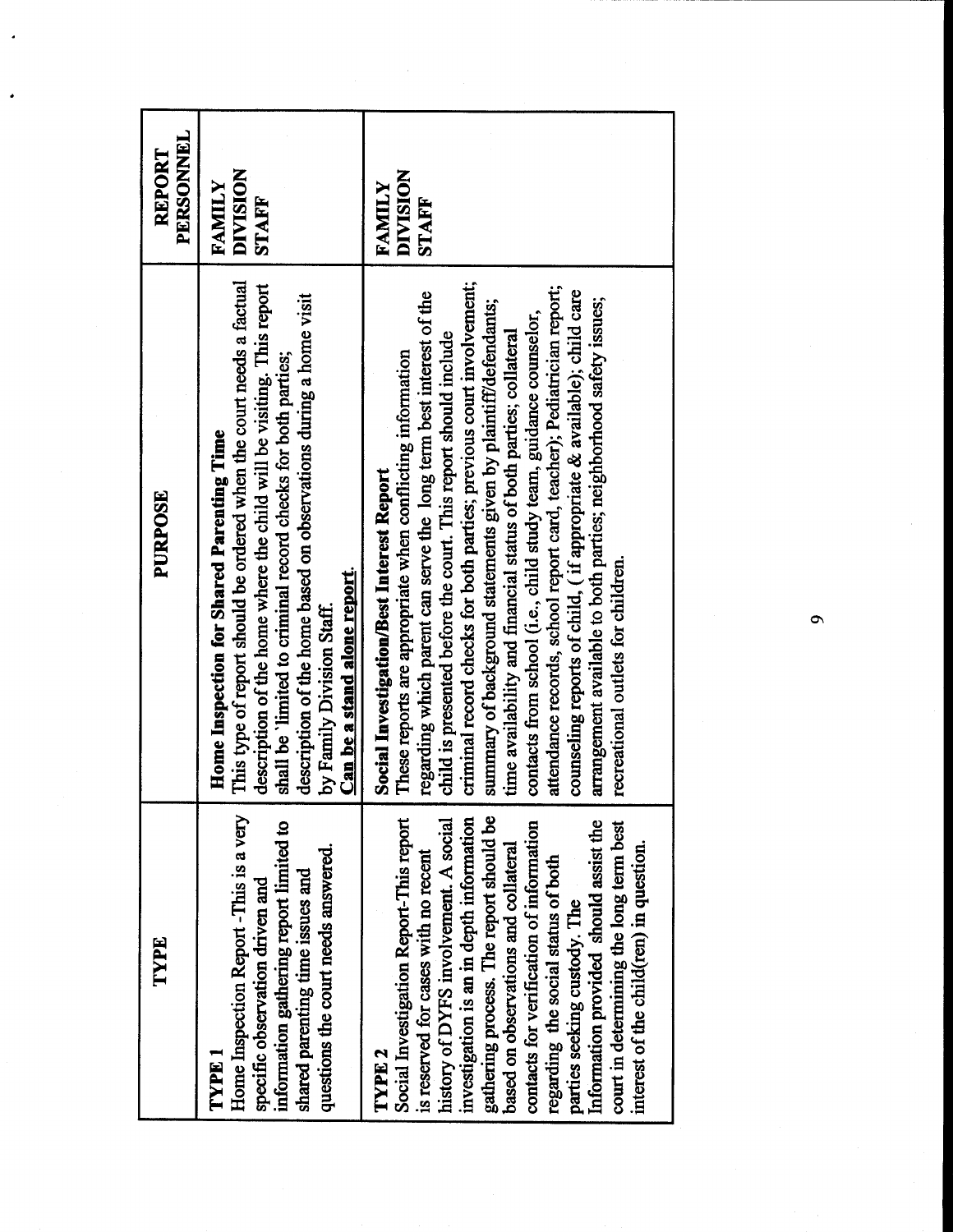| TYPE 3                                | Psychological Reports, Psychiatric Assessments or, Parental          | Licensed/Certifi   |
|---------------------------------------|----------------------------------------------------------------------|--------------------|
| Psychological, Psychiatric, Parental  | <b>Functioning Assessment Reports</b>                                | ed Mental          |
| Functioning Assessments, or Mental    |                                                                      | Health             |
| Health Evaluations-These reports are  | Such reports should be ordered when the court determines that a      | Professionals      |
| ordered by the court when the court   | social investigation will not provide the information needed to make | (located           |
| determines that such information is   | a Custody or Parenting Time decision. These mental health            | within/outside the |
| necessary to make a custody/Shared    | determinations should be made only by licensed or trained            | Judiciary)         |
| Parenting Time determination. Only    | personnel.                                                           |                    |
| qualified mental health professionals |                                                                      |                    |
| should conduct such assessments       |                                                                      |                    |
| which should include definitive       |                                                                      |                    |
| recommendations regarding the mental  |                                                                      |                    |
| emotional, or parental functioning    |                                                                      |                    |
| status of the parties involved.       |                                                                      |                    |
|                                       |                                                                      |                    |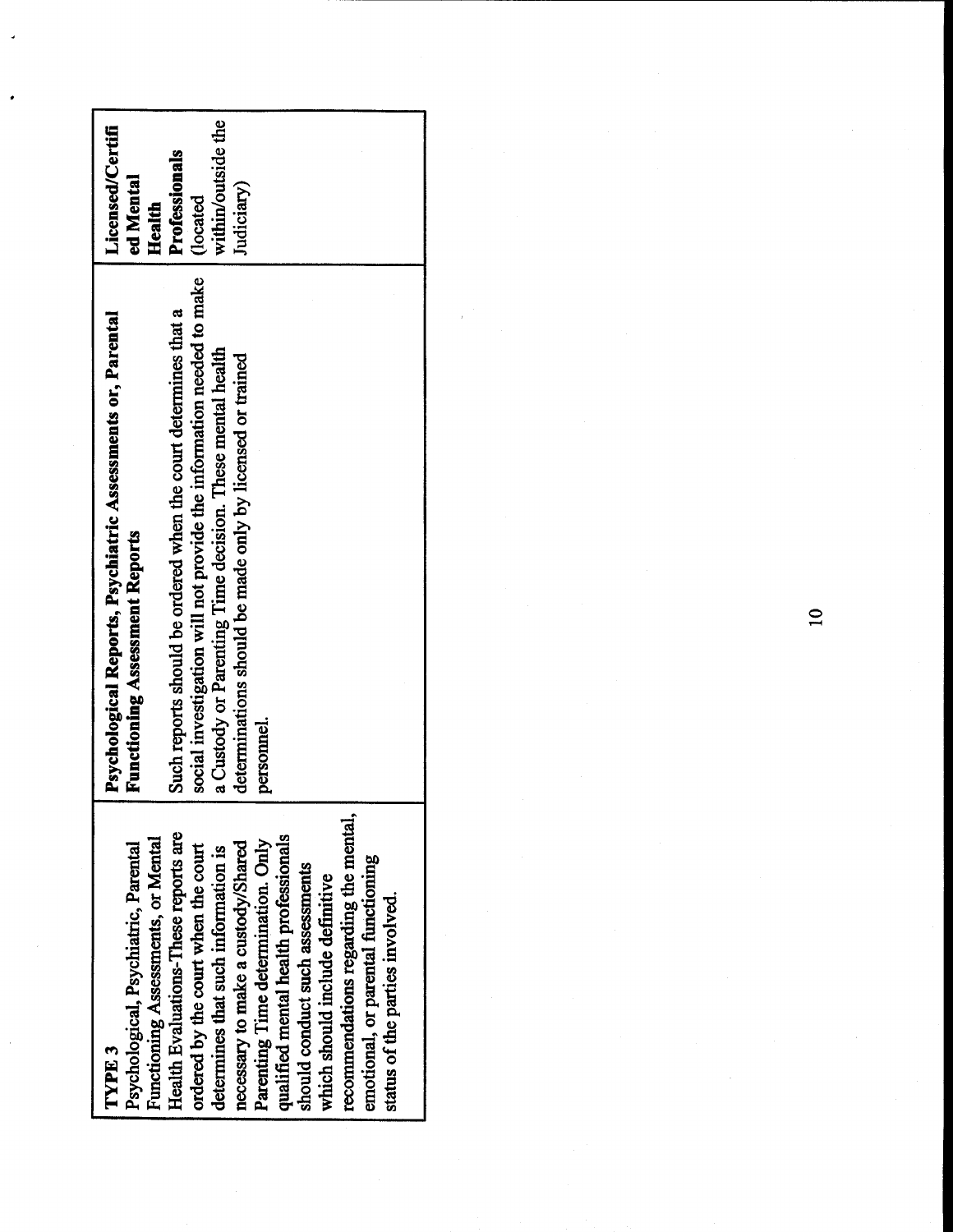Attachment 2: Custody/Parenting Time Investigation Order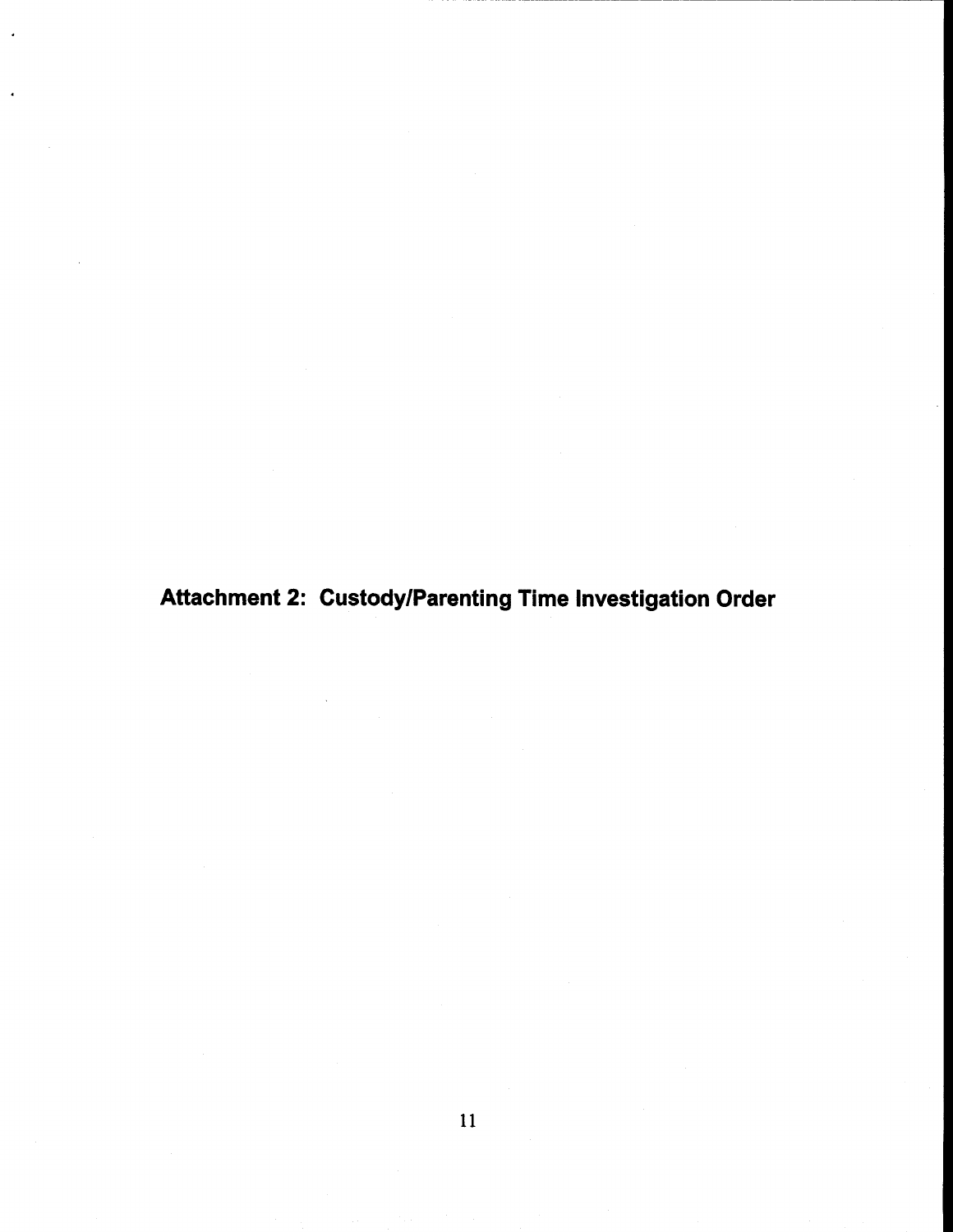| Superior Court of New Jersey, Chancery Division, Family Part<br><b>CUSTODY/PARENTING TIME INVESTIGATION ORDER</b>  |                                                        |                                                                                                                                                                                                                                           |
|--------------------------------------------------------------------------------------------------------------------|--------------------------------------------------------|-------------------------------------------------------------------------------------------------------------------------------------------------------------------------------------------------------------------------------------------|
| <b>Plaintiff:</b>                                                                                                  | Defendant:                                             | Docket No:                                                                                                                                                                                                                                |
| Plaintiff's Attorney:                                                                                              | <b>Defendant's Attorney:</b>                           | <b>County:</b>                                                                                                                                                                                                                            |
| by the court below:                                                                                                |                                                        | Pursuant to a proceeding before the Superior Court, Chancery Division, Family Part on this day, it is ordered<br>that $\Box$ Plaintiff $\Box$ Defendant $\Box$ Third Party submit to a custody/parenting time investigation as prescribed |
| safety precautions, etc.)                                                                                          |                                                        | Home Inspection Report (addressing physical home accommodations, e.g., space, sleeping arrangements,                                                                                                                                      |
|                                                                                                                    | $\Box$ Plaintiff's residence                           |                                                                                                                                                                                                                                           |
|                                                                                                                    | $\Box$ Defendant's residence                           |                                                                                                                                                                                                                                           |
|                                                                                                                    | $\Box$ Third Party residence (e.g., day care provider) |                                                                                                                                                                                                                                           |
| substance abuse reports ordered by the court, collateral contacts, etc.)<br>$\Box$ Plaintiff<br><b>Q</b> Defendant |                                                        | Social Investigation Report (Social functioning report of parents/guardians, criminal record checks, financial<br>status, statements from parties, school reports, medical status of children (when appropriate), child interview,        |
|                                                                                                                    | <b>Third Party: Name</b>                               |                                                                                                                                                                                                                                           |
|                                                                                                                    | Address                                                |                                                                                                                                                                                                                                           |
| u<br>parents/guardians).                                                                                           |                                                        | Psychological, Psychiatric, or Parental Functioning Assessment and/or Substance Abuse Evaluations<br>(Conducted by licensed/certified mental health professionals to determine psychological/mental fitness of                            |
| $\Box$ Plaintiff                                                                                                   |                                                        | <b>Q</b> Parental Functioning Assessment                                                                                                                                                                                                  |
| <b>Q</b> Defendant                                                                                                 |                                                        | <b>Q</b> Psychological Assessment                                                                                                                                                                                                         |
| Third Party (Child, relative)                                                                                      |                                                        | <b>Q</b> Psychiatric Assessment                                                                                                                                                                                                           |
|                                                                                                                    |                                                        | □ Substance Abuse Evaluation                                                                                                                                                                                                              |
| So ORDERED by the Court:                                                                                           |                                                        | Date:                                                                                                                                                                                                                                     |
|                                                                                                                    | , J.S.C.                                               |                                                                                                                                                                                                                                           |

c:\gerry\investor.wpd2/02

 $\ddot{\phantom{a}}$ 

 $\overline{\mathbf{A}}$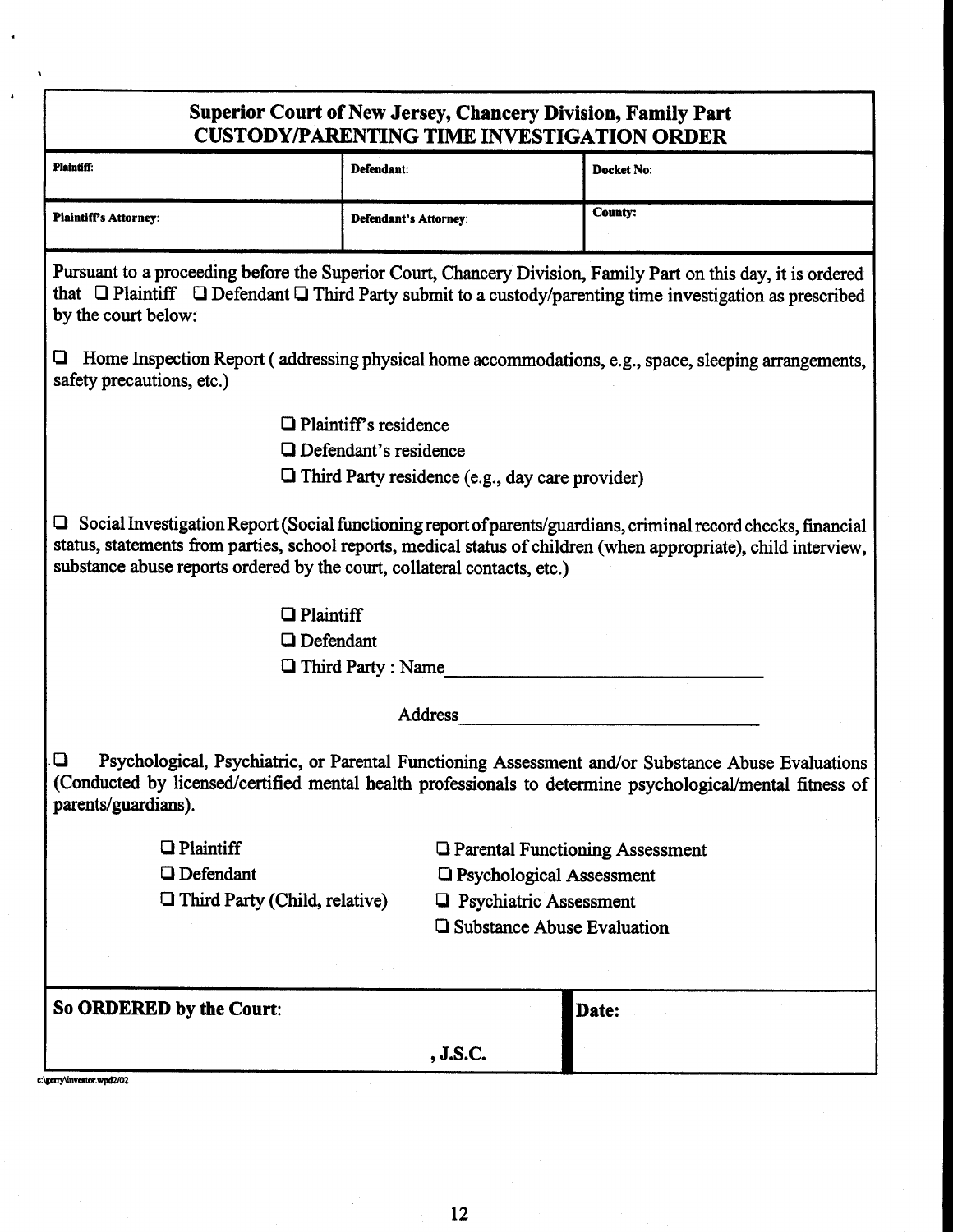# **Attachment 3: Home Inspection Report**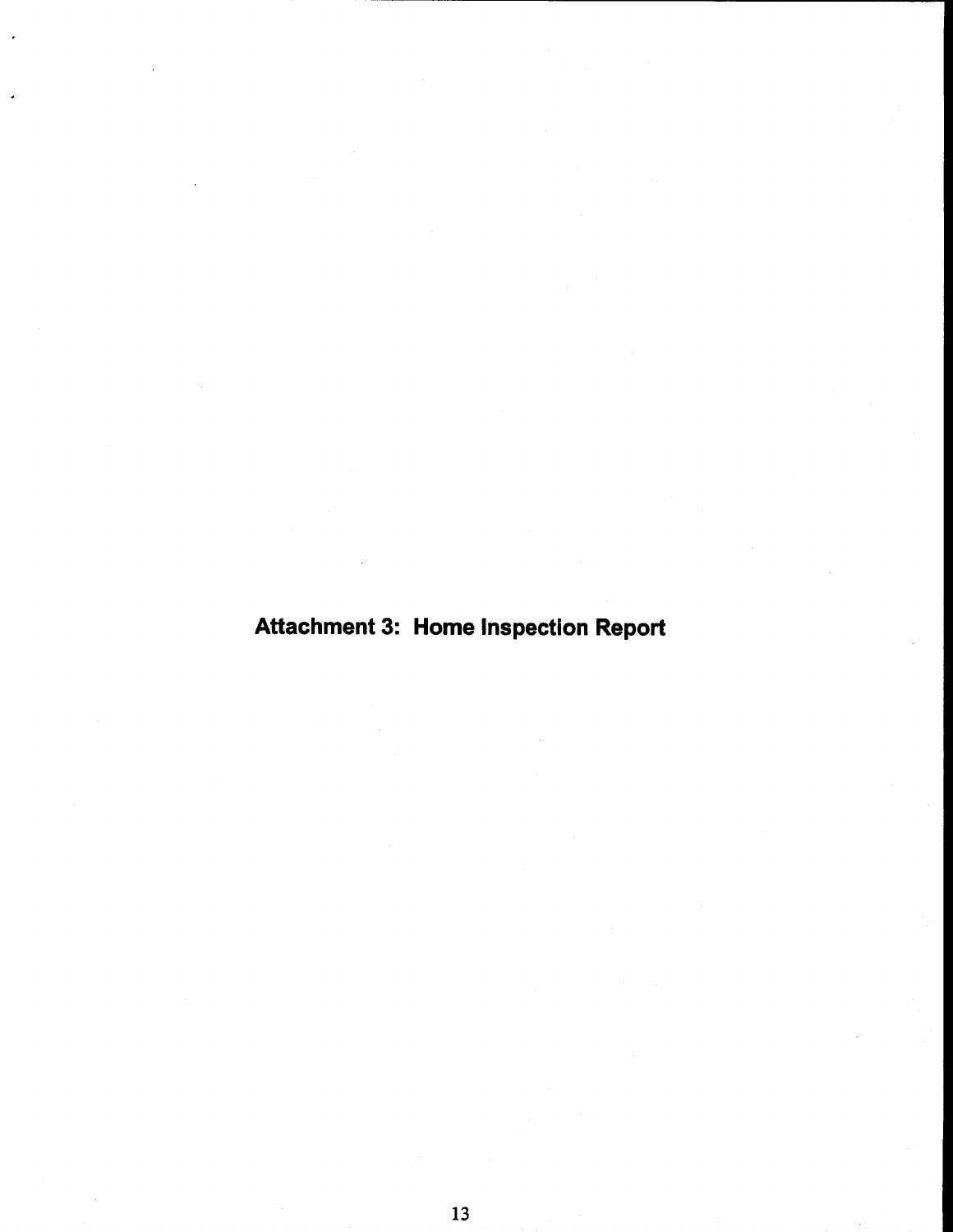## **HOME INSPECTION REPORT**

 $\ddot{\phantom{0}}$ 

 $\overline{a}$ 

| Telephone:___________________                                                              |
|--------------------------------------------------------------------------------------------|
| NAMES AND RELATIONSHIPS OF PERSONS PRESENTLY RESIDING IN THE HOME<br><b>Relationship:</b>  |
|                                                                                            |
| Type of Neighborhood: Urban ______ Apt. Complex _____ Rural _____ Other _____              |
| Rent ______ Own _____                                                                      |
|                                                                                            |
| Number of Rooms: Bedrooms:<br>Bath(s):                                                     |
|                                                                                            |
| Yes No <sub>_____</sub> (if no, explain)                                                   |
| Adequate Facilities (bedrooms, bathrooms, living space) for Number of Persons in the Home? |
|                                                                                            |

 $\bullet$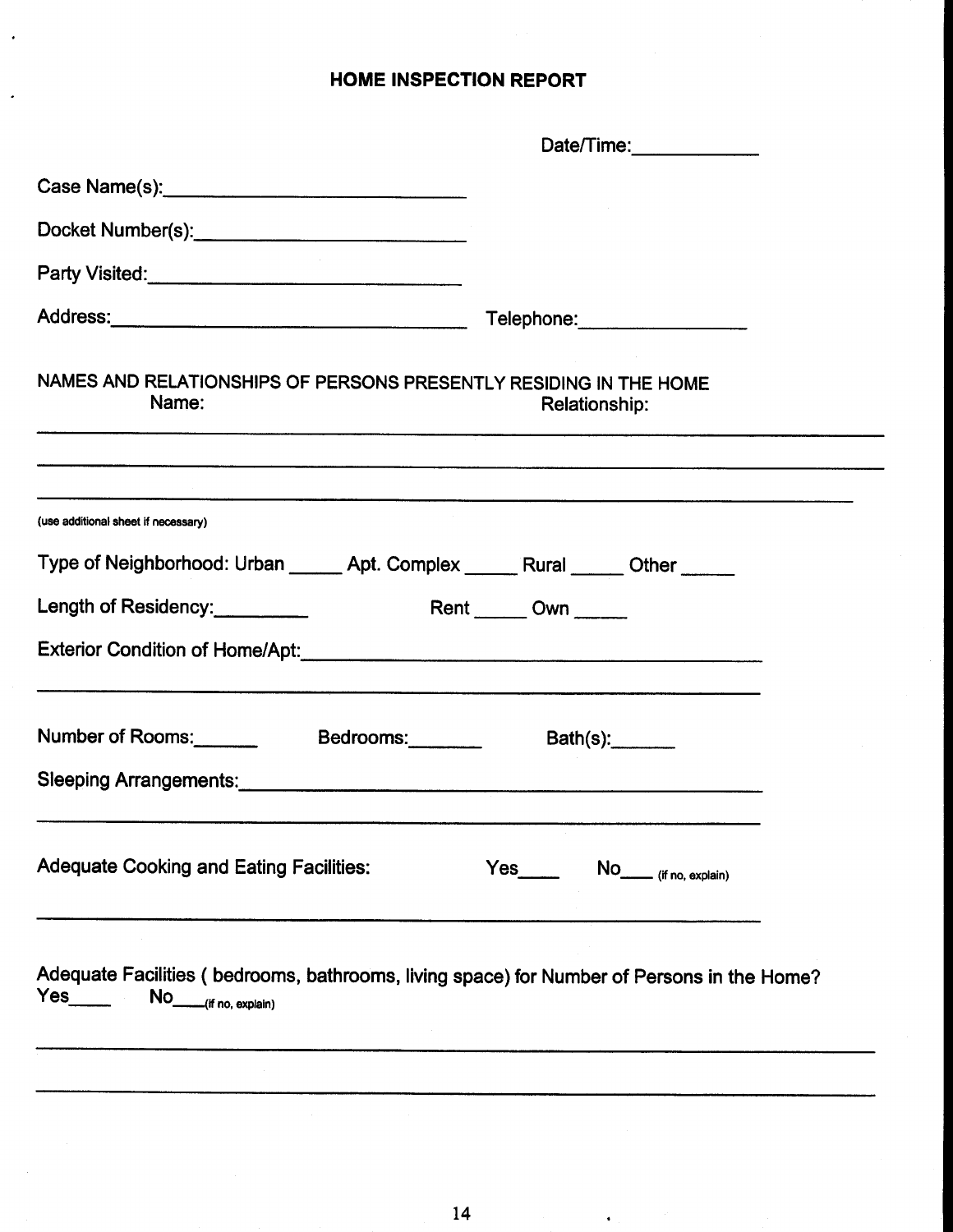# HOME INSPECTION REPORT (continued)

 $\ddot{\phantom{0}}$ 

| Basement:<br>Yes_____No_______                                                |    | Garage: Yes_____ No_____ |
|-------------------------------------------------------------------------------|----|--------------------------|
| Backyard: Yes_____ (if yes, describe condition)                               |    | No                       |
| Appropriate Heat/Ventilation                                                  |    |                          |
|                                                                               |    |                          |
| Adequate Water and Working Plumbing: Yes_______ No_____                       |    |                          |
| <b>Smoke Detectors:</b>                                                       |    |                          |
|                                                                               |    |                          |
| Hazardous Items Appropriately Secured: Yes________ No________(if no, explain) |    |                          |
| Adequate Furnishings: Yes                                                     | No |                          |
|                                                                               |    |                          |
| Condition of Housekeeping in Relation to Safety of Child(ren)                 |    |                          |
|                                                                               |    |                          |
|                                                                               |    |                          |
| Number & Types of Pets:                                                       |    |                          |
|                                                                               |    |                          |
| <b>Additional Comments/Problem Areas:</b>                                     |    |                          |
|                                                                               |    |                          |
|                                                                               |    |                          |
|                                                                               |    |                          |
|                                                                               |    |                          |
|                                                                               |    |                          |
|                                                                               |    |                          |

 $\bullet$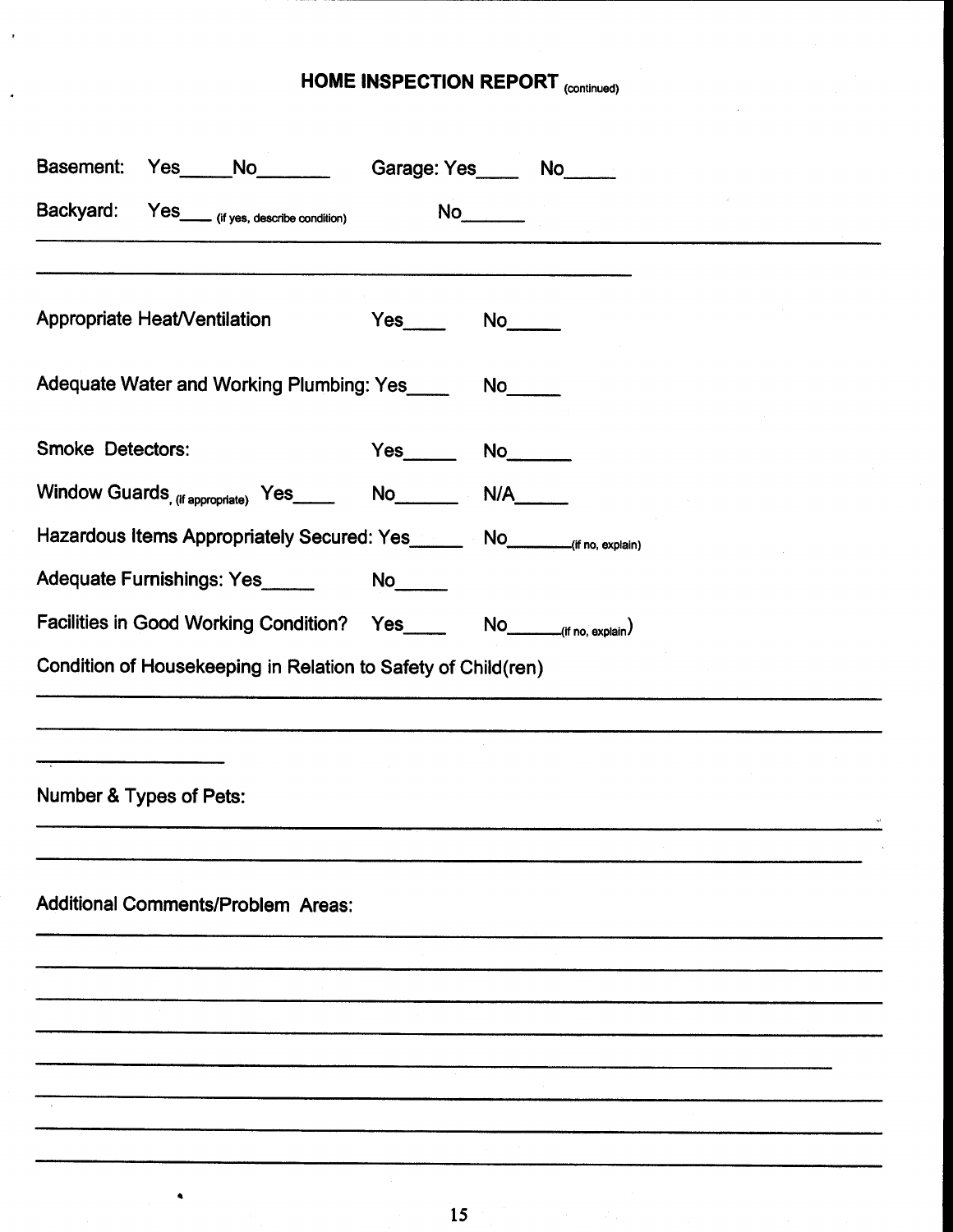## Submitted By:

 $\ddot{\phantom{0}}$ 

J

Date:

Signature

Name & Title (typed or printed)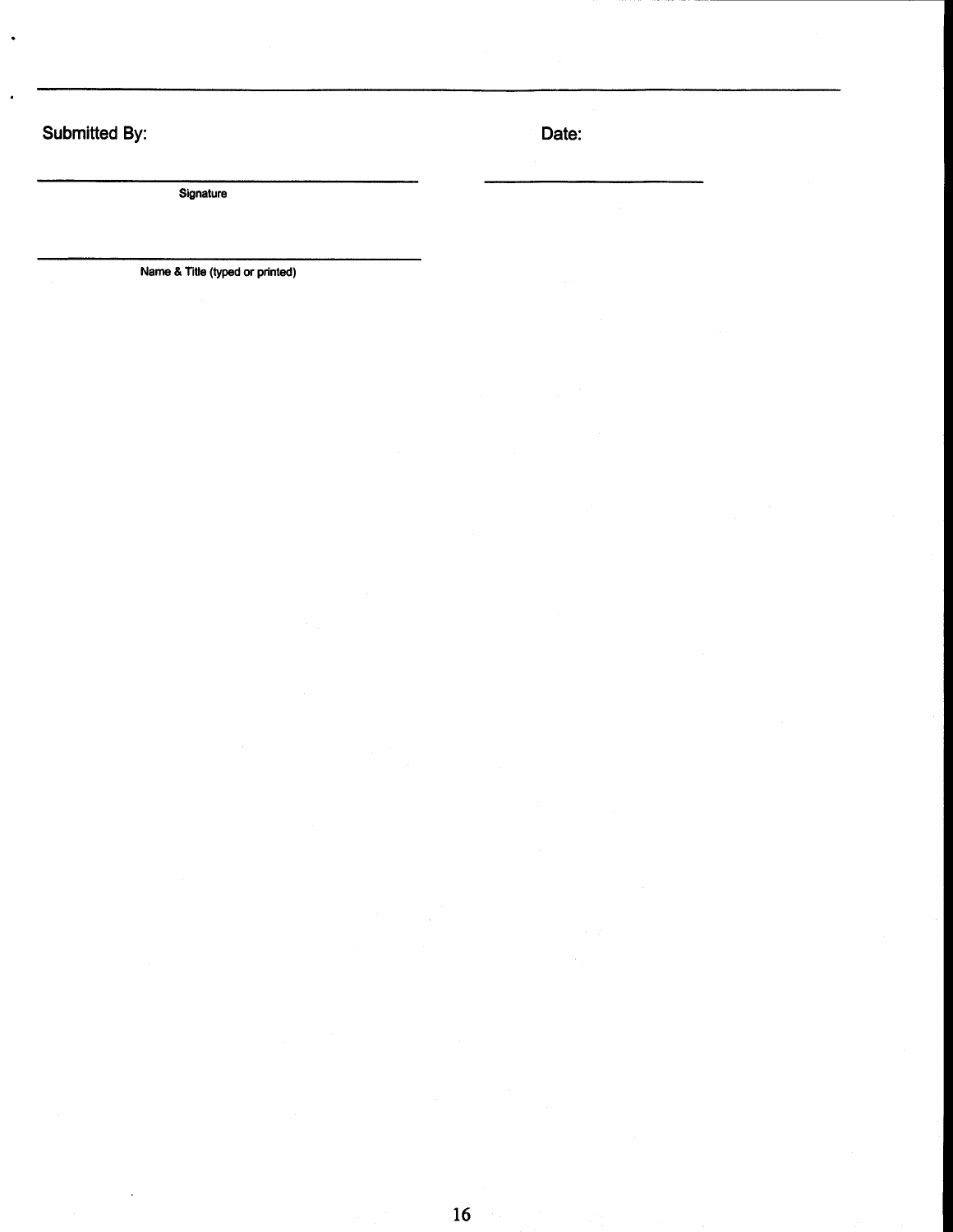Attachment 4: Custody/Parenting Time Social Investigation Report

l,

 $\ddot{\phantom{0}}$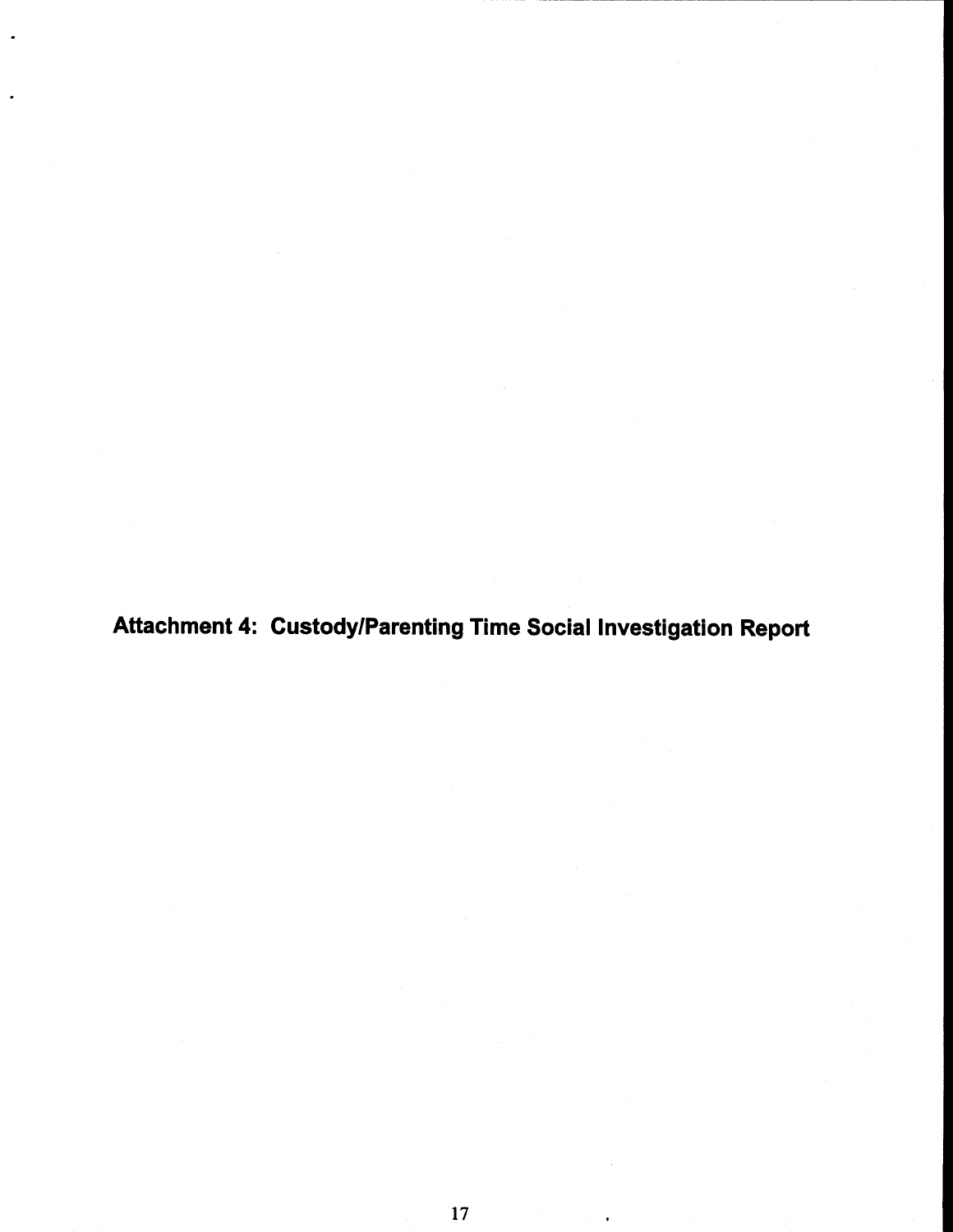| COSTOD TIPARENTING TIME SOCIAL INVESTIGATION REPORT |                  |                              |           |  |
|-----------------------------------------------------|------------------|------------------------------|-----------|--|
| Case Name:                                          |                  | Docket #:                    |           |  |
| Date Ordered:                                       |                  | <b>Court Date:</b>           |           |  |
| Judge:                                              |                  | <b>Report Type:</b>          |           |  |
| <b>Plaintiff's Attorney:</b>                        |                  | <b>Defendant's Attorney:</b> |           |  |
| Attorney's phone #:                                 |                  | Attorney's phone #:          |           |  |
| Name(s) of Child(ren)                               | Date(s) of Birth | Age(s)                       | Residence |  |
|                                                     |                  | <b>PARTY PROFILE</b>         |           |  |
| <b>Plaintiff</b>                                    |                  | Defendant                    |           |  |
| Name(s):                                            |                  | Name(s):                     |           |  |
| <b>Relationship to</b><br>child:                    |                  | Relationship to<br>child:    |           |  |
| D.O.B.                                              |                  | D.O.B.                       |           |  |
| <b>Birth Place:</b>                                 |                  | <b>Birth Place:</b>          |           |  |
| $S.S.$ #:                                           |                  | $S.S. \#$                    |           |  |
| <b>Address:</b>                                     |                  | <b>Address:</b>              |           |  |
| Phone:                                              |                  | Phone:                       |           |  |
| # of People in Household:                           |                  | # of people in Household:    |           |  |

 $\cdot$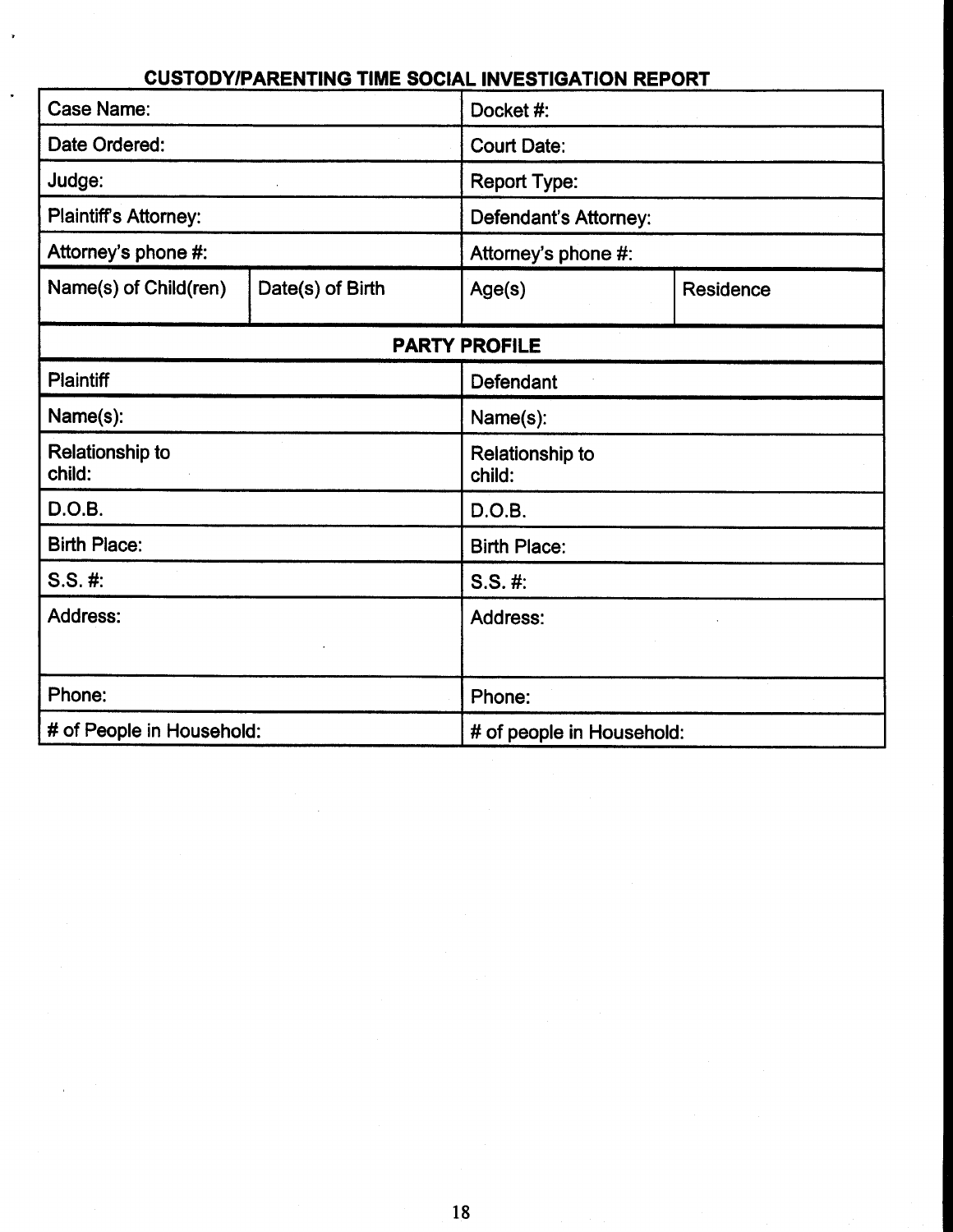| Description of<br>Residence:         | Description of<br>Residence:         |
|--------------------------------------|--------------------------------------|
|                                      |                                      |
|                                      |                                      |
|                                      |                                      |
|                                      |                                      |
|                                      |                                      |
|                                      |                                      |
|                                      |                                      |
|                                      |                                      |
|                                      |                                      |
|                                      |                                      |
|                                      |                                      |
|                                      | <b>PARTY PROFILE CONTINUED</b>       |
| Education:                           | Education:                           |
|                                      |                                      |
| Employer:                            | Employer:                            |
|                                      |                                      |
|                                      |                                      |
| <b>Additional Income:</b>            | Additional Income:                   |
| Number of                            | Number of                            |
| <b>Children Living at Residence:</b> | <b>Children Living at Residence:</b> |
| <b>Health Status:</b>                | <b>Health Status:</b>                |
| <b>Substance Abuse:</b>              | <b>Substance Abuse:</b>              |
| <b>Arrest History:</b>               | <b>Arrest History:</b>               |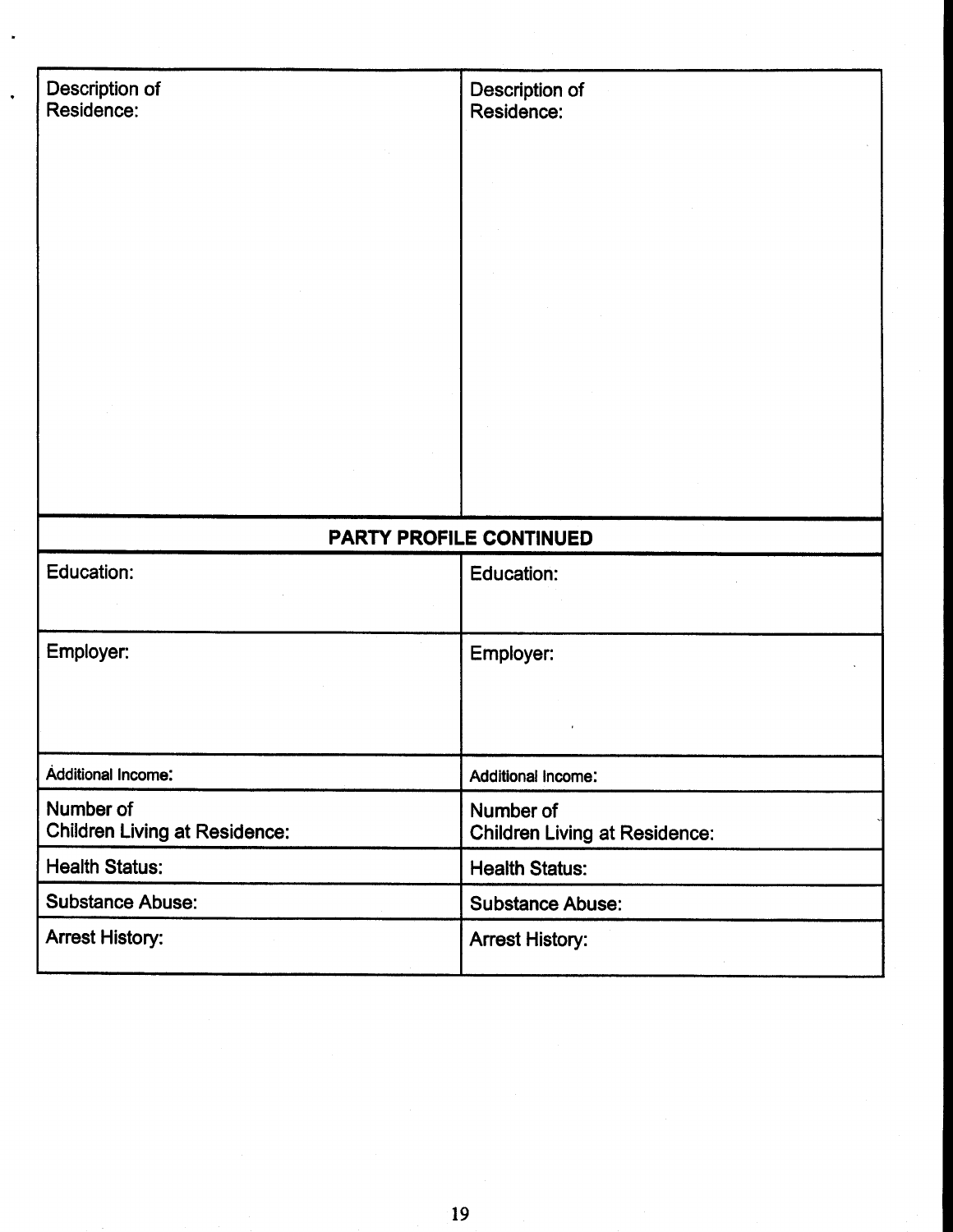PREFACE: (Overview of case and case history) (17 lines)

- $1.$ Previous court actions/investigations on involved children and any decisions made. (If no decision yet, include last recommendation made.)
- $2.$ Description of family unit and children.
- $3.$ Brief description of reasons for family break-up.
- $\overline{4}$ . Who is requesting custody/visitation, and reasons. (Briefly summarize.)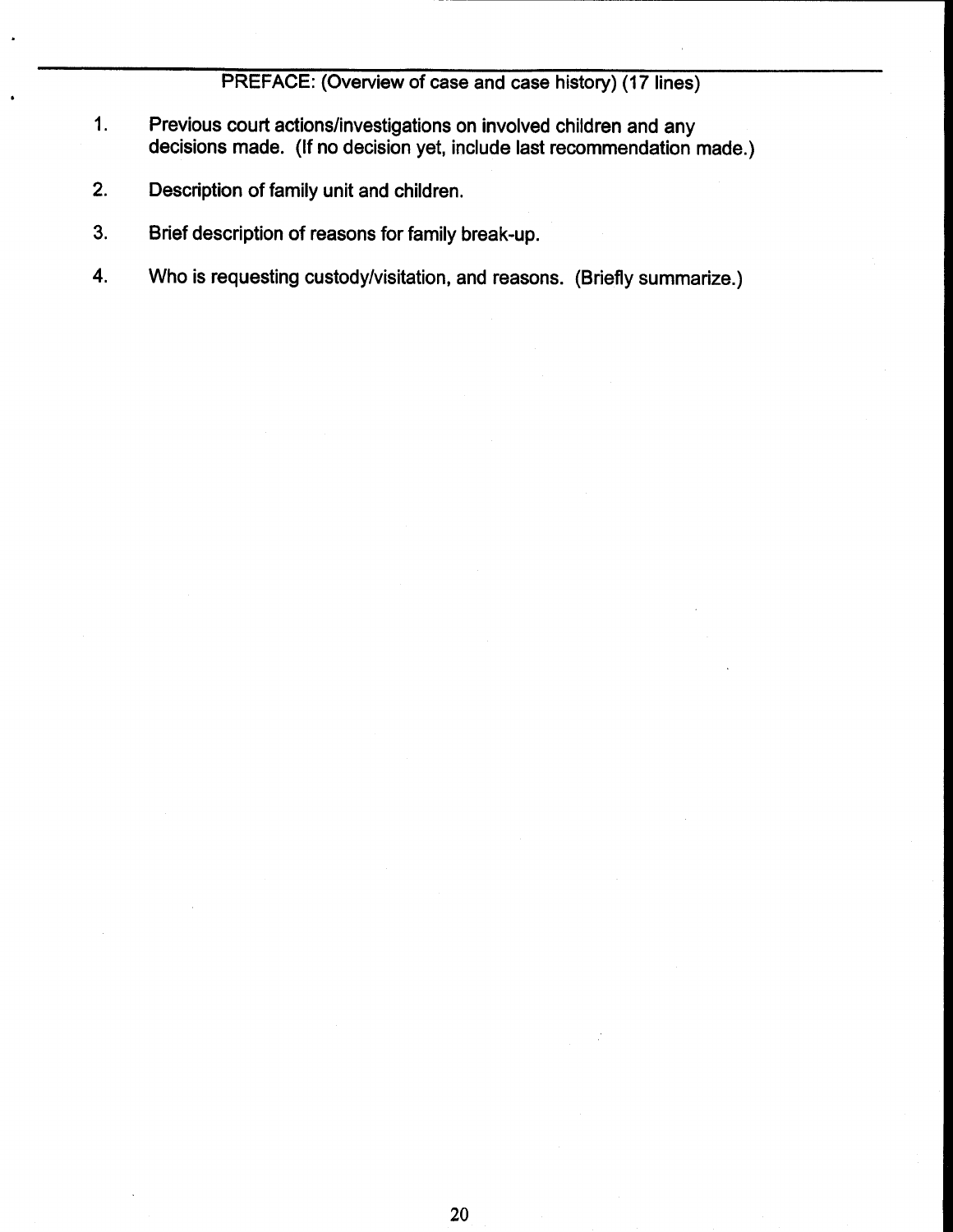## PLAINTIFF'S & DEFENDANTS ACCOUNT OF SOCIAL HISTORY: (17 lines each)

- $1<sub>1</sub>$ Provide plaintiff's or defendant's account. Do not use "stated, claimed". etc., as heading already notes such. However, to avoid choppiness or ambiguity of source, an occasional "Mr./Mrs. Jones said" is acceptable.
- $2.$ List in sequence: education, employment (enough to demonstrate present status and earning power and potential), financial health, community ties. prior records, statement of other significant relationships (new spouse. etc.), current situation.
- $3<sub>1</sub>$ Home visit - include date, physical description (number of bedrooms, living room, kitchen, etc.), housekeeping standards and atmosphere. Also. names of all people living in home and their relationship to the children.
- $\overline{\mathbf{4}}$ If another county/state agency is investigating one of the parties, note under appropriate heading the name of the investigating authority and whether report is attached or awaited. Also, note here any information from other investigating authority.
- 5. Use the following codes to indicate if the information contained in these sections have been verified:

 $V -$  verified UV - unable AV - awaiting verification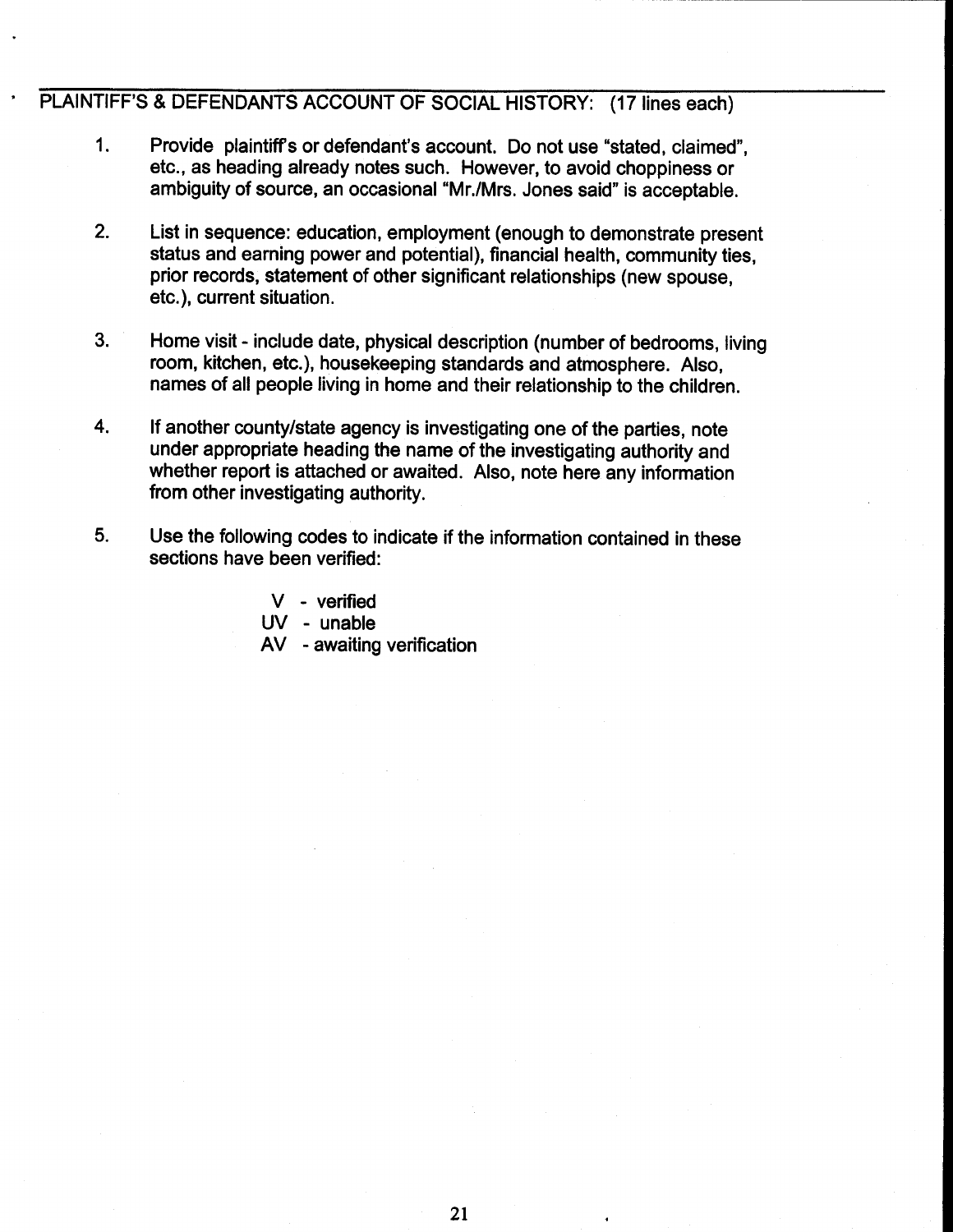PLAINTIFF'S & DEFENDANT'S SOCIAL HISTORY AS IT RELATES TO THE CHILD(REN) INVOLVED:  $(50-60 \text{ lines}_{each})$ 

This section should not be centered around why either parent feels the other is an unacceptable parent, although this must be included. Positives, such as examples of their own parenting skills (past and present) must be included, or their absence noted, including:

- $1<sub>1</sub>$ Plans for child care if working (baby-sitters, day care, etc.):
- $2.$ How they feel they relate to children (use examples):
- $3<sub>1</sub>$ Details of care for any physical, emotional problems, educational needs, recreational needs, ordinary emotional needs.

If there are specific charges involving the welfare of the child, get examples and statements of witnesses, if possible; also, what parent did about any abuse (called police, DYFS, took to doctor, etc.). Also, check how they would react to joint custody or visitation (overnight or for the day); any problems with present arrangements; are their plans realistic, well thought out; are they willing to ensure the other parent has the chance for a good relationship with the child.

It is here that you would describe in greater detail the reasons for any marital/family breakup. whenever it relates to the welfare of the child or children.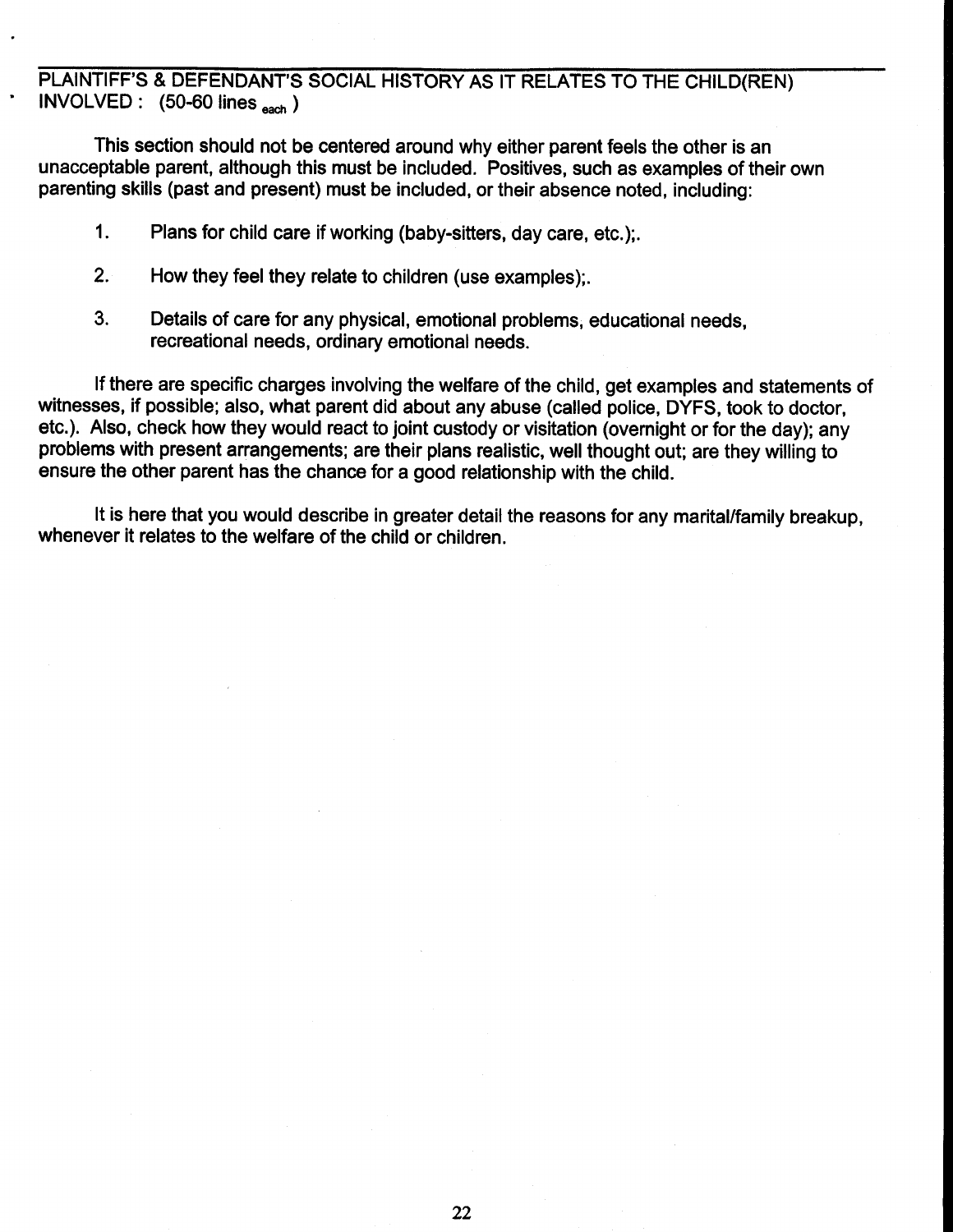## STATUS AND STATEMENTS OF CHILDREN: (50 - 60 lines)

If more than one child, list information regarding each child separately, beginning each child's portion with the name underlined, e.g., Mary Jones, age 13 is . . .

Include general statement as to scholastic adjustment, health, any employment, religion, etc.

Describe child's room, clothing, toys, games, emotional status (both the apparent, and any described by medical authority), attitude towards other family members.

Discuss child's perception of each parent, both positive and negative, with specific examples. Don't be vague.

Note child/parent interaction whenever both can be seen together.

List Special Areas of Inquiry for the Judge. If none, write "none".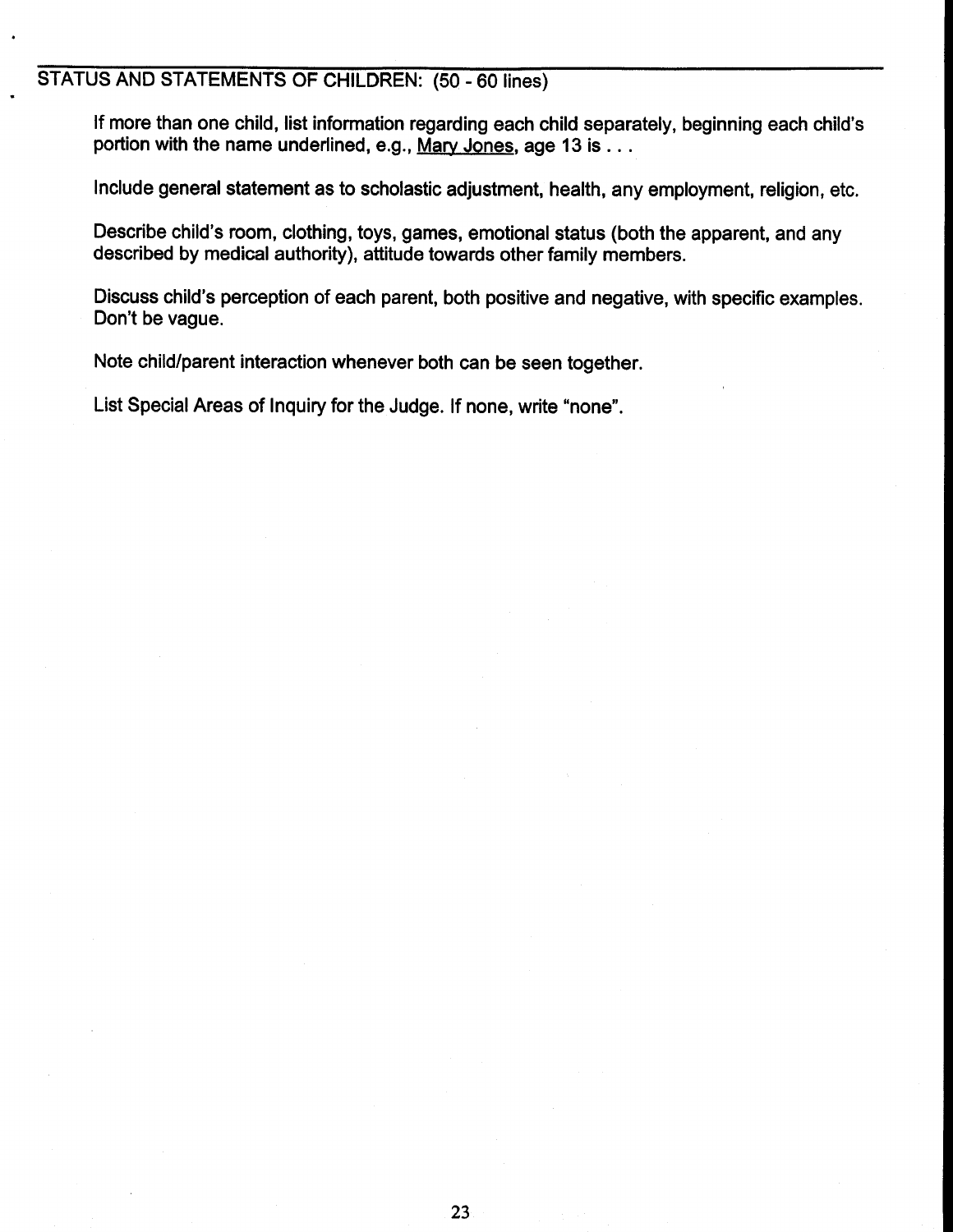## ADDITIONAL CONTACTS: (50 - 60 lines)

Interviews with significant others (new spouse, other adults living in the home, baby-sitters,  $etc.$ ).

Schools (include school reports), counseling treatment if unable to place in social history, i.e., DYFS, Probation records.

**Submitted By:** 

Date:

Signature

Name & Title (typed or printed)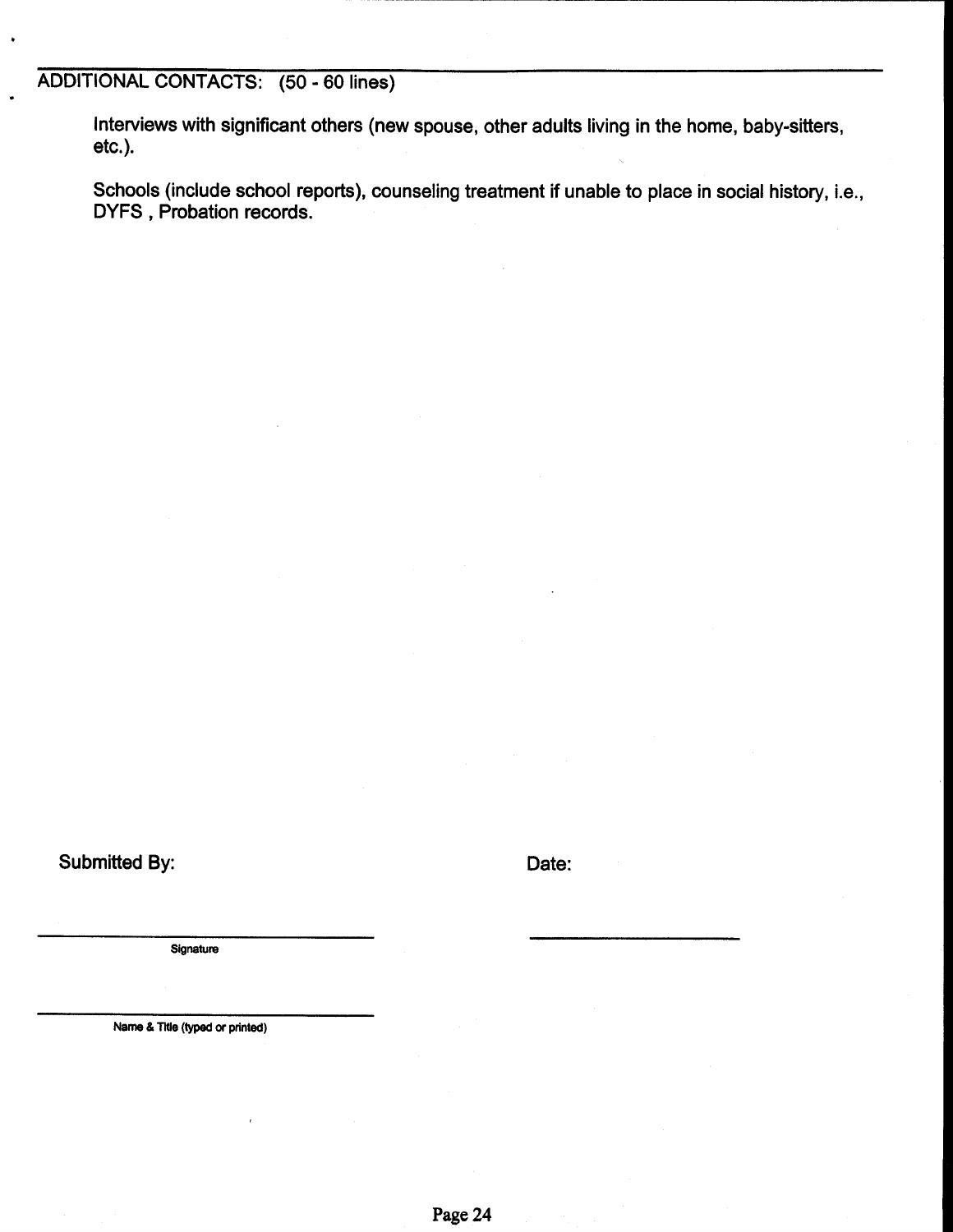# Attachment 5: School Release/Report Form

٠.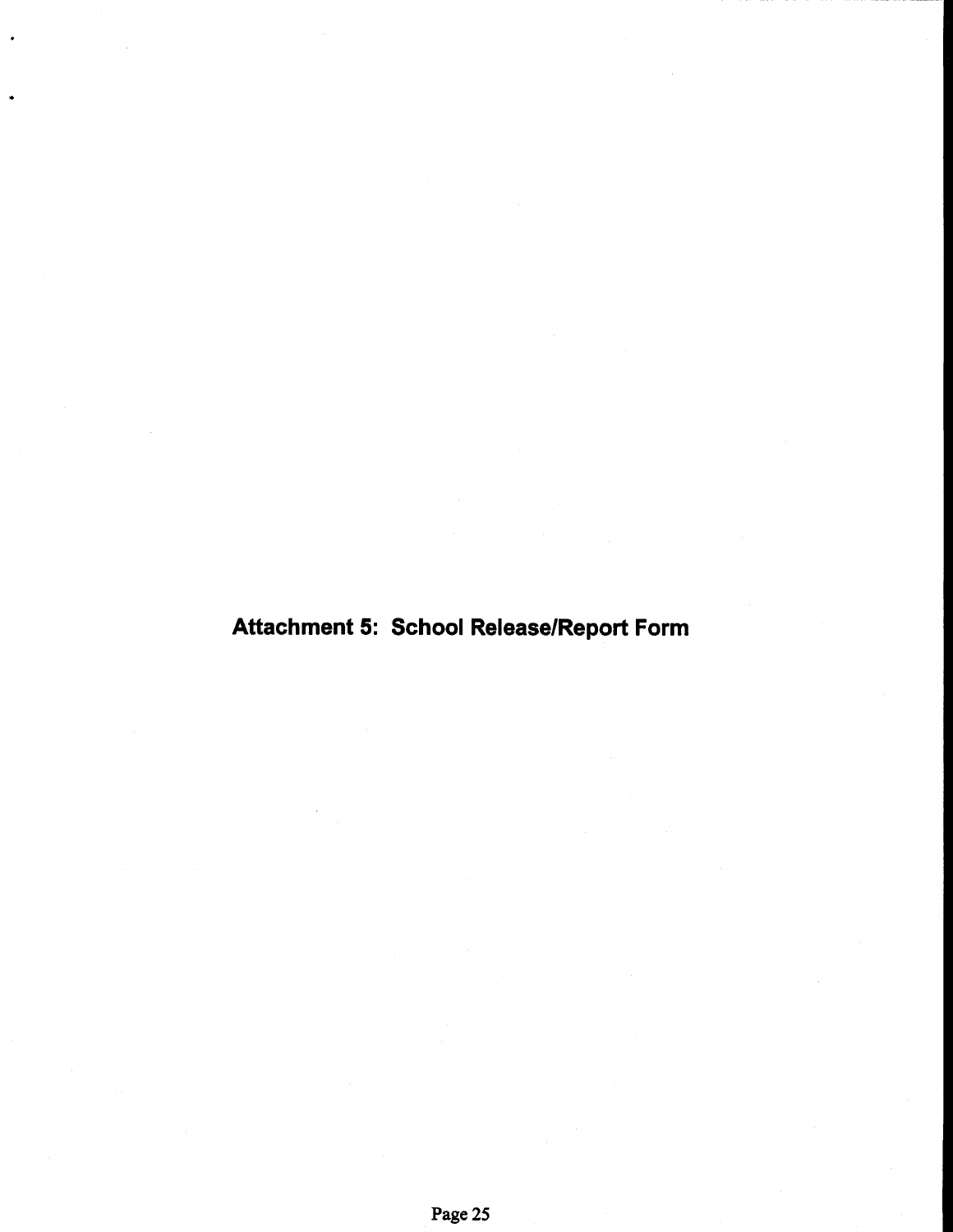## **SCHOOL RELEASE FORM**

## **PERMISSION TO RELEASE INFORMATION**

Name of Child

Date of Birth

**Address** 

Grade

School/Institution

**School Address** 

## TO WHOM IT MAY CONCERN:

I hereby grant permission to the<br>of any physical or mental examination and/or social investigation or history concerning the above named child and/or his/her family, to the County Superior Court, Family Division.

A reproduction of this authorization shall be considered as effective and valid as the original.

This authorization shall become invalid one year from the date signed.

Relationship: 2000 Signed: **Signed: Signed: Signed: Signed: Signed: Signed: Signed: Signed: Signed: Signed: Signed: Signed: Signed: Signed: Signed: Signed: Signed: Signed: Signed: Signed: Signed: Sig** 

**Witness:** Witness:

Date: the contract of the contract of the contract of the contract of the contract of the contract of the contract of the contract of the contract of the contract of the contract of the contract of the contract of the cont

## TO SCHOOL OFFICIALS:

For High School Students - Please attach a copy of the student's transcript, current report card, test record, attendance record, and when applicable, special services report.

For All Other Students - Please attach a copy of the student's current report card (other appropriate report cards, if available, test records, and attendance records.

For All Students - Please complete attached questionnaire.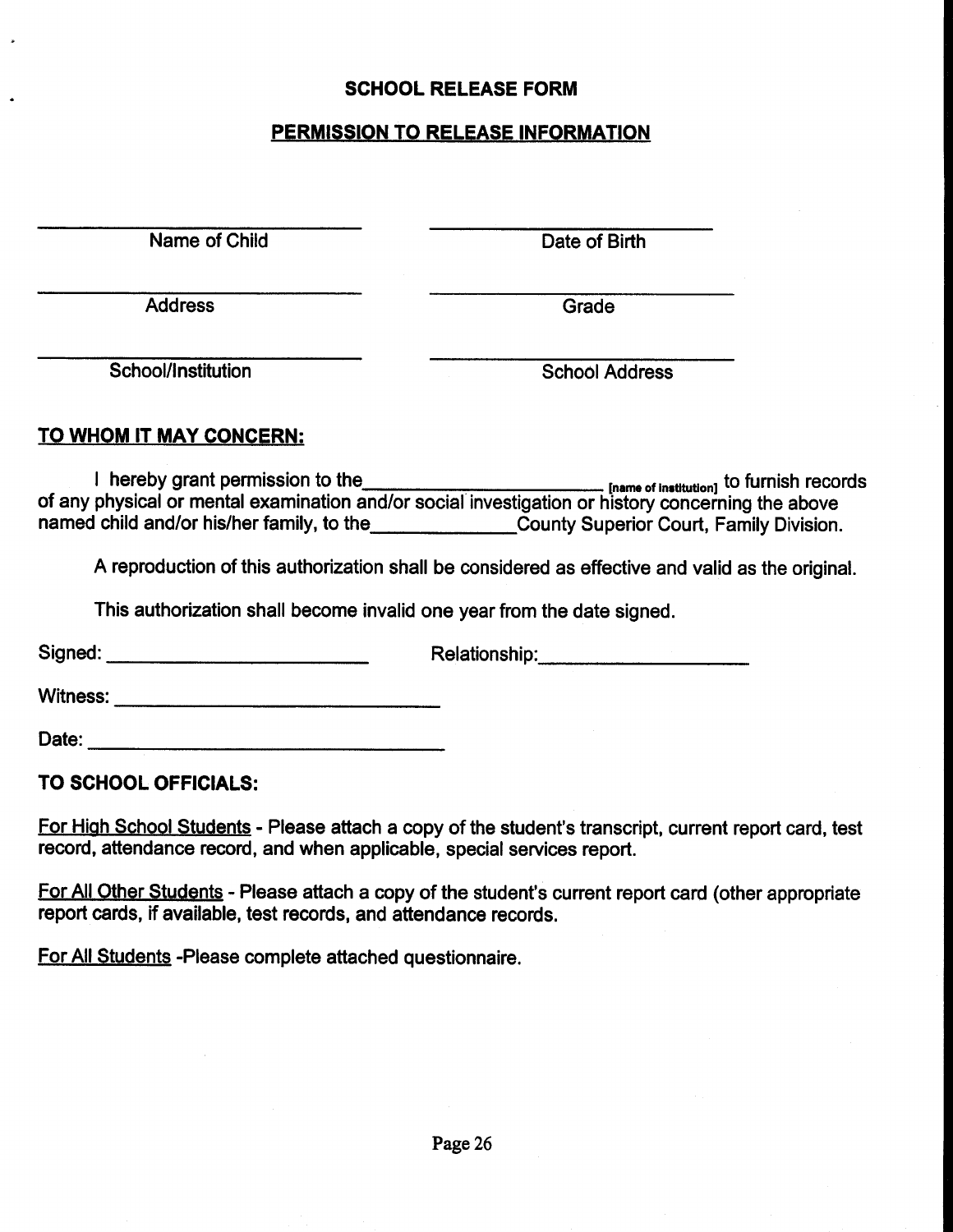## **School Report**

Name of School and the contract of the state of the state of the state of the state of the state of the state of the state of the state of the state of the state of the state of the state of the state of the state of the s

Name of Child **Child Child Child Child Child Child Child Child Child Child Child Child Child Child Child Child Child Child Child Child Child Child Child Child Child Child**

1. Does this student seem to be performing at his or her level of academic ability?

**YFS** NO. (Explain)

2. Has this student's behavior in school resulted in disciplinary action by the administration? (If yes, explain) **Yes**  $No$ (If the student was suspended, describe behaviors, indicate number of times and identify infractions)

3. Has this student been referred to Special Services? Yes **No** (If yes, list name and phone number of caseworker and we will seek additional information from your Special Services/Child Study Team)

4. Does this student have any health factors (physical or emotional) of which the court should be aware? Yes (If yes, explain) **No** 

5. Describe how the student relates with his or her peers. If there is any exceptional behavior, please explain.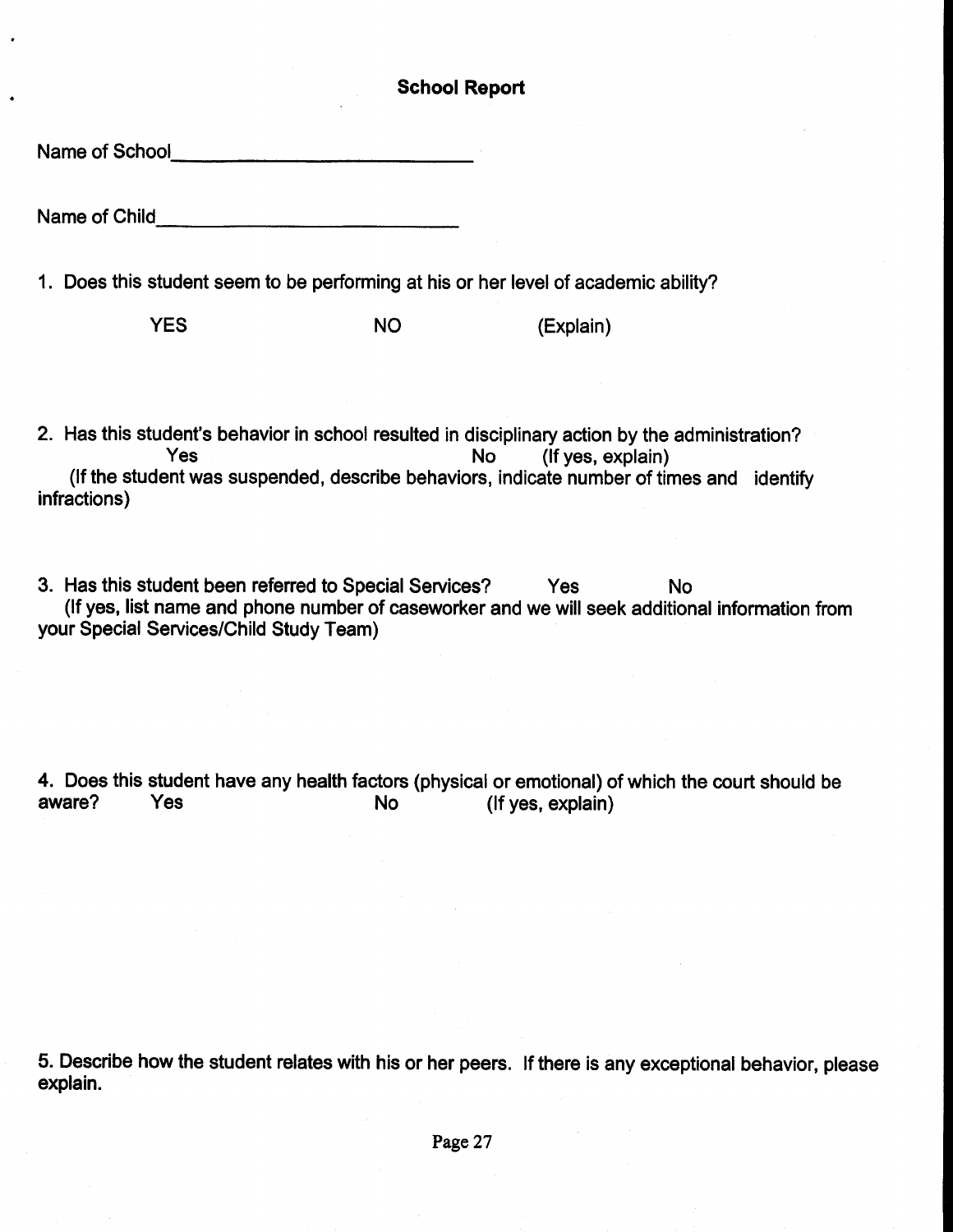7. REMARKS: (Please make any additional remarks in this section)

 $\lambda$ 

J.

Date: **Date: Date: Date: Date: Date:** 

**Title:** The contract of the contract of the contract of the contract of the contract of the contract of the contract of the contract of the contract of the contract of the contract of the contract of the contract of the c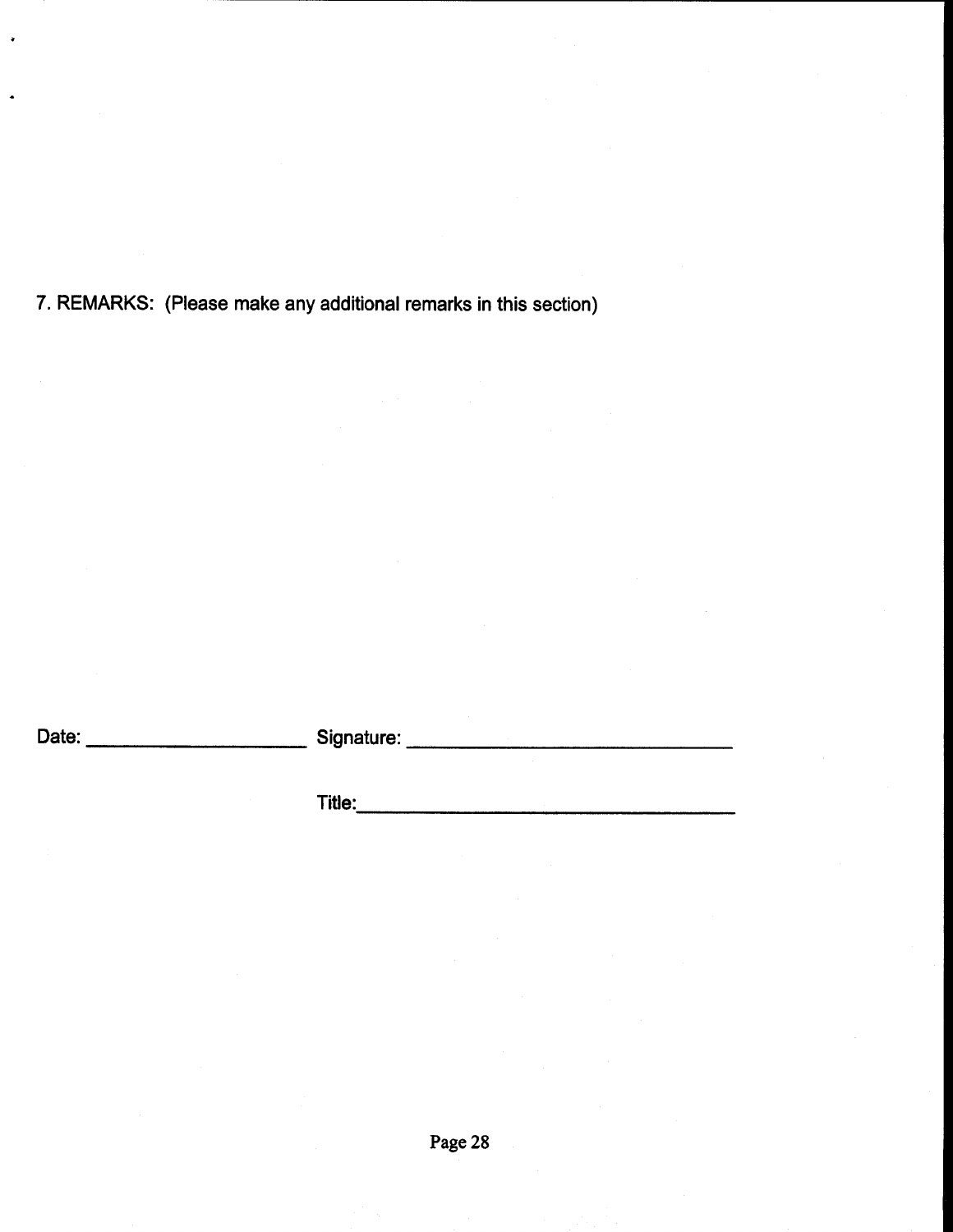## **Attachment 6: Medical Release Form**

l.

l.